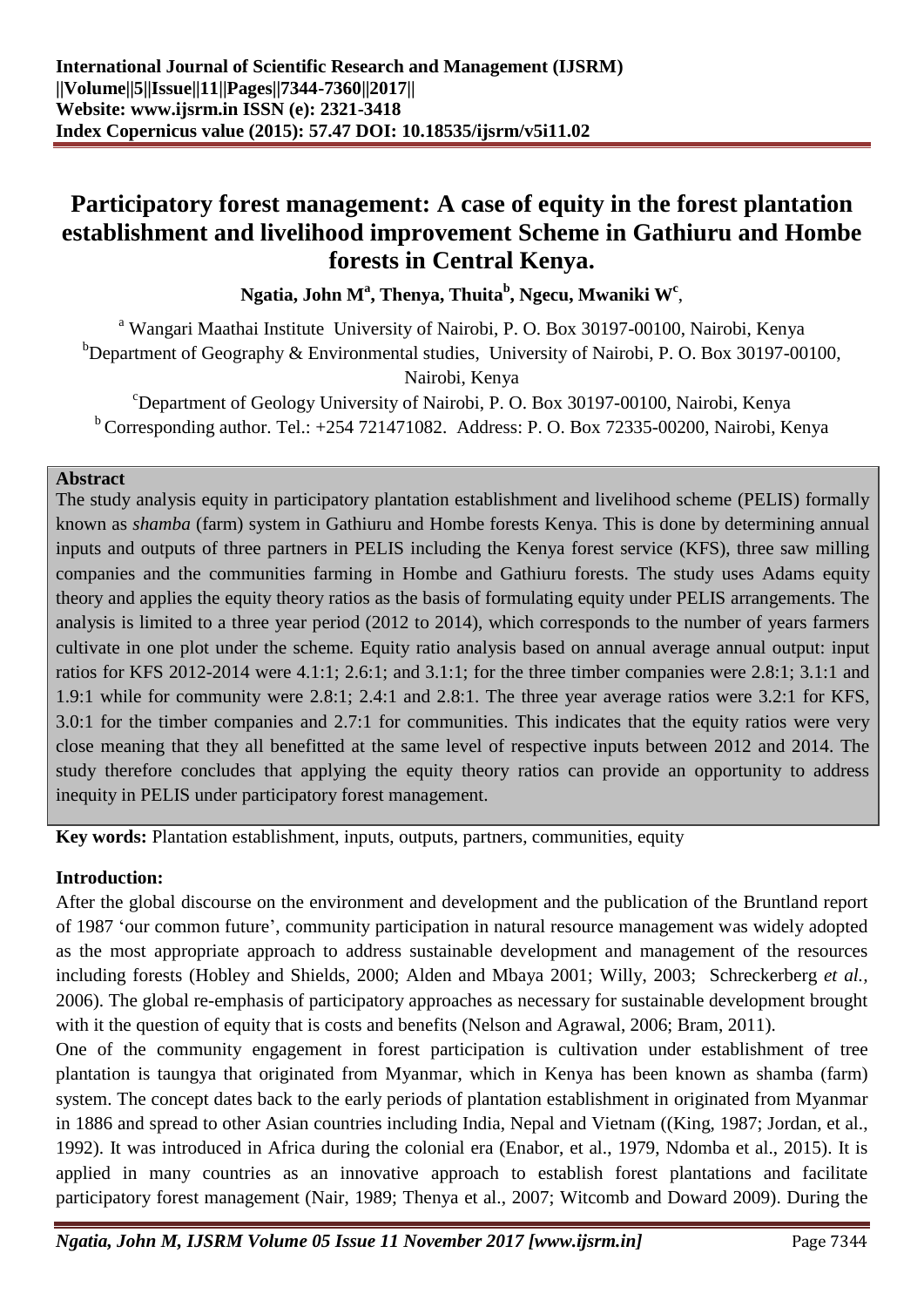colonial rule, the practice was introduced in Africa to meet various needs among them, to provide wood fuel for steam locomotives, provide energy for mines and to meet other industrial demands for timber (Imo 2008). In post independence years, the system was adopted as a means of addressing landlessness, poverty and high costs in development of forest plantations (Enabor et al., 1979; Chamshama et al., 1992; Kagombe, 1998; Imo, 2008).

The shamba system that initially involved forest residential system starting early 1900s has involved to nonresidential farming in 19980s and to total ban in the 1990s. It was re-introduced as plantation establishment and livelihood improvement scheme (PELIS) around 2007, mostly facilitated by change in forest legislation in 2005 that incorporated participatory forest management (PFM) (GoK 2005). However, the reintroduction of the system did not resolve the lingering question of equity, popularly referred to as cost-benefit sharing (Thenya et al 2007; Ongugo et al., 2008, Witcomb and Doward 2009).

This paper seeks to analyze equity in PFM and apply the equity theory ratios as the basis for formulation of costs and benefit sharing mechanism in PELIS under PFM arrangements. Adams theory of equity postulates that the perception of equity in an employer/employee relationship is influenced by comparing inputs that each colleague contributes into the work and the outputs or gains each colleague gets as a result. The level of equity is then gauged based on comparison of ratios of outputs against inputs amongst the colleagues. The closer the ratios the more equitable is the relationship (Adams, 1963).

| <b>Equity achieved when:</b> | Outcomes $X_i$<br>$=$ | <b>Outcomes P</b> <sub>in</sub> |
|------------------------------|-----------------------|---------------------------------|
|                              | Inputs $X_{i,n}$      | Inputs $P_{in}$                 |

(Ratios can be real or perceived)

According to Equity theory situations are evaluated as just if ratios in the above formula are equal and unjust if unequal and when the ratio of one comparing with another is less or greater, inequity is perceived (Adams, 1963, Walster *et al.,* 1973). This paper takes the PELIS implementing local communities, the Kenya forest service and the saw-milling companies as partners who benefit from the forest plantation resource. The theory of equity is applied to assess the proportions of outputs against inputs among the three partners.

## **2.0 The study area:**

## *Biophysical characteristics***:**

Gathiuru and Hombe forests are located at the South slopes of Mt Kenya about 290Km from the capital city Nairobi and 45 Km from Nanyuki town. Gathiuru forest station is located at latitude  $-0.0500^{\circ}$  and longitude  $37.0833^0$ . The Gathiuru and Hombe forests are a part of Mt Kenya ecosystem in Central Kenya Highlands; one of the ten Country's management zones (Fig.1). Mt Kenya ecosystem has been under state management since 1943 (Logie and Dyson 1962). The Ecosystem consists of three sub-ecosystems, which include a national park occupying 71,510 ha, a natural forest reserve covering over 2,000  $\text{km}^2$  and gazzetted plantation forests measuring 8,994 ha Plantations were established between 2000-3000 masl (Emerton, 1999; KFS 2010b; KWS, 2010).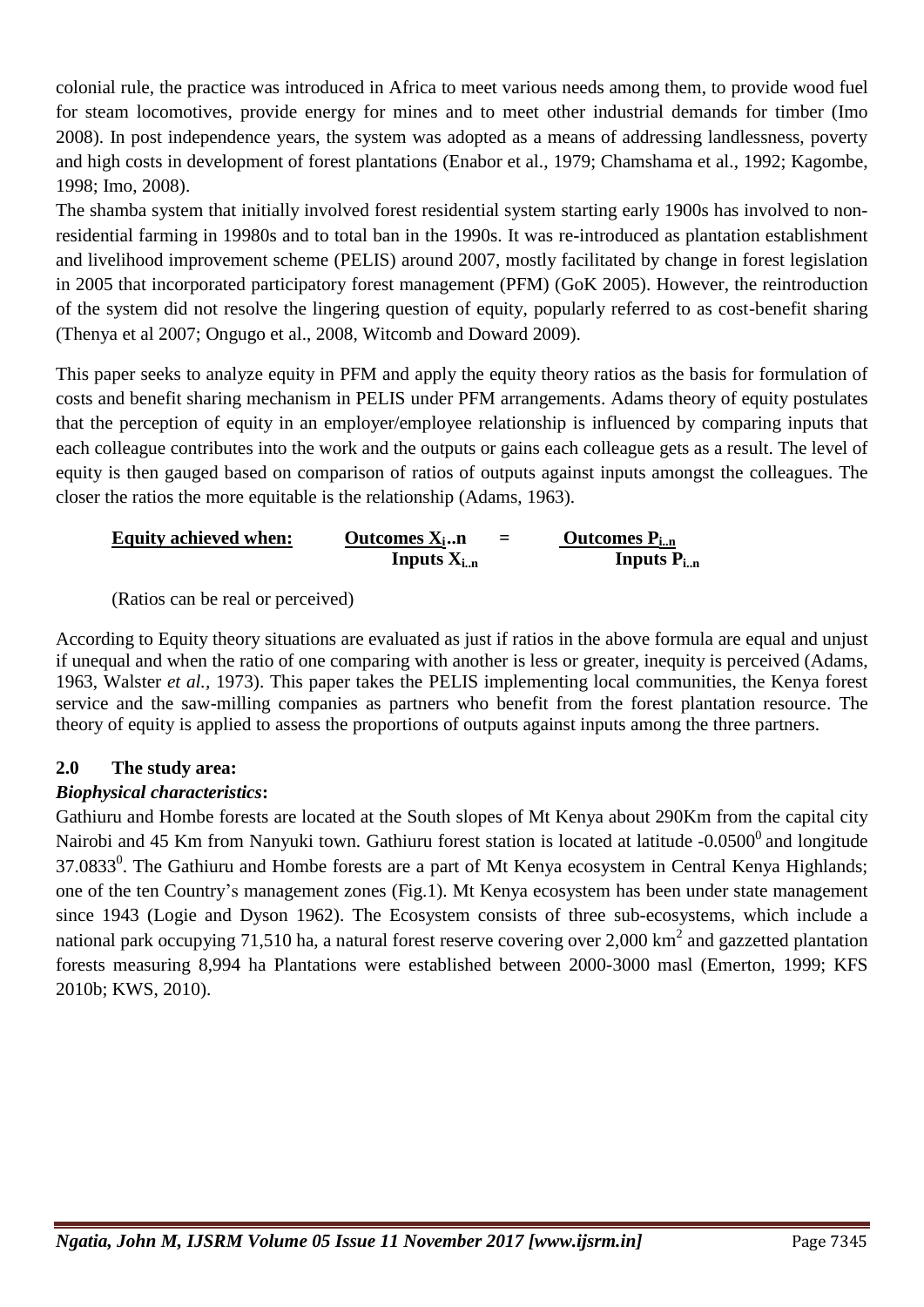

**Figure 1: Location of Gathiuru and Hombe forests in the Mt Kenya ecosystem Inset: The location of Mt Kenya Ecosystem on the Kenya forests map.**  (Source Kenya Forest Service)

The vegetation in Gathiuru and Hombe forests include forest plantations, indigenous forests, bush-land, grassland and bamboo. The natural forest covers 10,319.6 ha while plantations occupy 3,500 ha in both forests. Gathiuru forest holds 2,365 ha of plantations while about 1,150 ha are in Hombe forest. By 2013 a total of 969 ha in Gathiuru and 761 ha in Hombe were under PELIS (KFS, 2010a, KFS, 2012). The main forest plantation species in the two forests are *Cupressuss lusitanica*, *Pinus patula, Pin*us *radiata* and *Eucalyptus saligna.* Small areas are also under planted indigenous tree species for example *Vitex kiniensis* in Gathiuru and Hombe respectively (KFS, 2010a, KFS, 2012).

## *Socio-economic characteristics:*

Gathiuru and Hombe forests are surrounded by agricultural communities of mainly Kikuyu and Meru ethnic origin (Nair, 1989; Kariuki, 2007) who also keeps cattle, goats and sheep. The farms around Hombe forest are of low productivity as a result of soil exhaustion from many years of cultivation. Land sizes have been subdivided to small scale areas of between 1-5 acres. Large areas outside the forest land have also been under tea and coffee farming especially around Hombe forest thereby increasing scarcity of land availability for food crop cultivation. Gathiuru forest is on the leeward site of Mt Kenya and therefore surrounding land is drier and less productive. It is mainly bush and grassland and livestock keeping is more prevalent in the lower slopes (Emerton, 1999).

## **3.0 Study methodology:**

*Sampling and data Collection:* The study used a sample size of 321 respondents computed based on a confidence level of 95% and a margin error of 5%. Using the PELIS population of 1947 farmers a total of 225 (70%) of the sample were drawn from Gathiuru forests and 96 (30%) were drawn from farmers cultivating in Hombe forest.

The sample was further distributed proportionately based on the farmers allocation of plots in each forest compartments, which was used to compute proportionate forest block sample size (table 10. The respondents were systematically picked from every sixth plot were selected. Primary data was collected by use of a questionnaire.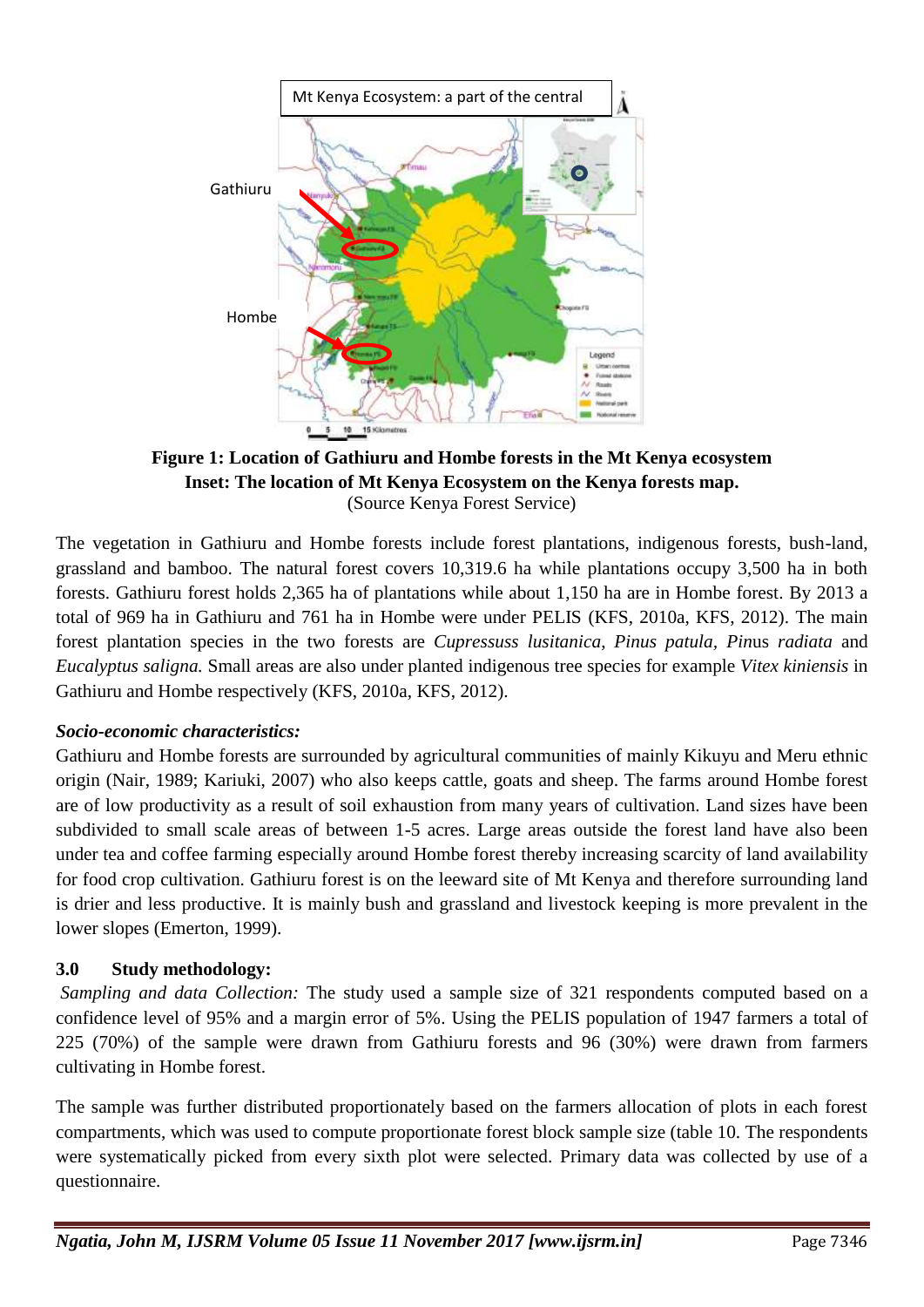| <b>Name of</b> | <b>Forest</b>      | No of units  | <b>No of farmers</b> | <b>Sample</b>     | $%$ of |
|----------------|--------------------|--------------|----------------------|-------------------|--------|
| <b>Forest</b>  | compartment        | in each      | allocated plots in   | from each         | sample |
|                |                    | <b>block</b> | each unit.           | <b>PELIS</b> unit |        |
| Gathiuru       | <b>Station</b>     |              | 30                   | 5                 | 1.6%   |
|                | Burgret            | 9            | 468                  | 79                | 24.6%  |
|                | Mugeria            | 8            | 840                  | 141               | 43.9%  |
|                | Gathiuru           | 18           | 1338                 | 225               |        |
|                | total              |              |                      |                   | 70.1%  |
| Hombe          | Polytechnique      |              | 48                   | 6                 | 1.9%   |
|                | Gathunya           |              | 172                  | 27                | 8.4%   |
|                | Kiori              | 4            | 389                  | 63                | 19.6%  |
|                | <b>Hombe Total</b> | 6            | 609                  | 96                | 29.9%  |

Table 1: The samples drawn from each PELIS unit

*Data analysis*: The study applied descriptive statistical tools to determine characteristics of respondents variables such as frequencies, percentages and cross tabulation. Assessment of relationships between variable and comparison of inputs and outputs under PELIS was analyzed using cross-tabulation. The study analyzed inputs and outputs into the PELIS system by communities, the Kenya Forests Service and three saw-milling companies. Secondary data provided by the Kenya forests service was also used in analyzing the inputs and outputs for the KFS and the saw-milling companies.

### **4.0: Results**

In the study area, the main forest plantation tree species planted are *C. lusitanica*, *P. patula, P. radiata* and *E. saligna* while the main agricultural food crops cultivated include potatoes and legumes (peas and beans). Up-to 84.8% of the sampled respondents planted *C. lusitanica* and 10.7% planted *E. saligna* during the three year period of the study. About 4.5% of the respondents planted other tree species including *P. patula, P. radiata* and *Vitex kiniensis.* The results in the study indicated that between 87.8% and 95.2% of the respondents farming in Gathiuru forest cultivated potatoes while in Hombe forest the percentage was between 92.2% and 94.1%. Legumes (beans and peas), maize and vegetables are produced at minimal levels in the two forest areas.

Further analysis, shows that 90-93% of the respondents produced potatoes as a cash crop and 60-76% of those who cultivated legumes (beans and peas) produced the crops for subsistence purpose (Table 2).

| Percentage of farmers producing Cash crops |          |                          |                   |  |  |  |  |  |  |
|--------------------------------------------|----------|--------------------------|-------------------|--|--|--|--|--|--|
| Year                                       | Potatoes | Legumes (beans $&$ peas) | No crops reported |  |  |  |  |  |  |
| 2012                                       | 90.0%    | 0.7%                     | 9.3%              |  |  |  |  |  |  |
| 2013                                       | 92.1%    | 1.0%                     | 6.9%              |  |  |  |  |  |  |
| 2014                                       | 93.1%    | 1.7%                     | 5.2%              |  |  |  |  |  |  |
| Farmers cultivating subsistence crops      |          |                          |                   |  |  |  |  |  |  |
| Year                                       | Potatoes | Legumes (beans $&$ peas) | No crops reported |  |  |  |  |  |  |
| 2012                                       | 1.0%     | 68.0%                    | 30.9%             |  |  |  |  |  |  |
| 2013                                       | 0.7%     | 62.2%                    | 37.1%             |  |  |  |  |  |  |
| 2014                                       | 1.7%     | 76.6%                    | 21.6%             |  |  |  |  |  |  |

Table 2: Farmers cultivating cash crops and subsistence crops in Gathiuru and Hombe Forests

## **4.1 Input and output analysis:**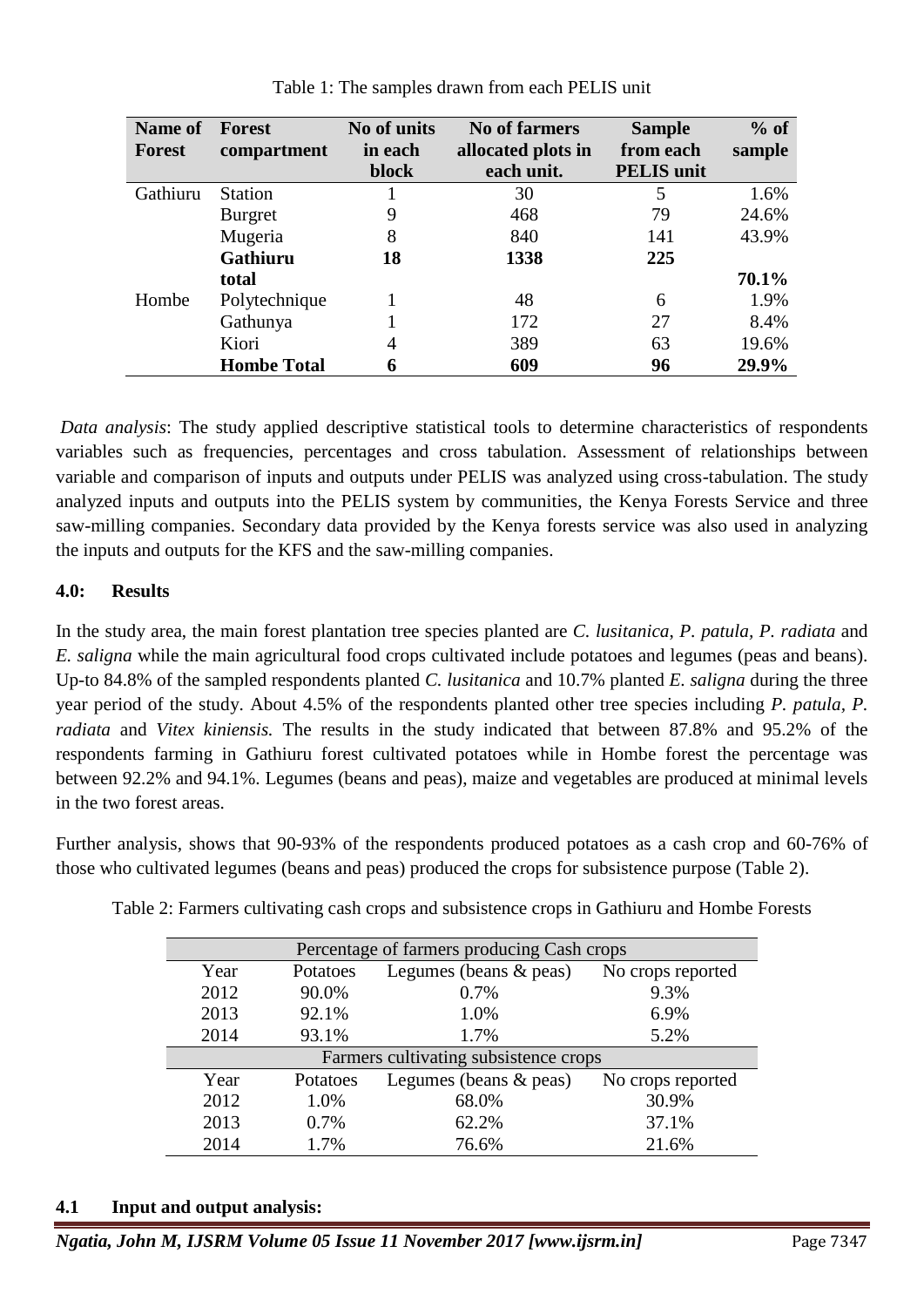### **Input /Output Analysis for PELIS Communities in Hombe and Gathiuru**

*INPUTs*: On average the PELIS cultivated area in Gathiuru farmers was 128 ha per year while for Hombe farmers the area was 100 ha per year (Table 3&4). The average inputs for the production of both agricultural and tree crops for farmers in Gathiuru forest was Ksh 68,185 per hectare and that for Hombe PELIS farmers was Ksh 83,020 per hectare (Table 3).

| Community inputs: total production per hectare. (Standardized per ha) |                            |                                               |                                                                             |                                                                |                                                        |  |  |  |  |
|-----------------------------------------------------------------------|----------------------------|-----------------------------------------------|-----------------------------------------------------------------------------|----------------------------------------------------------------|--------------------------------------------------------|--|--|--|--|
|                                                                       | Year of<br>Inputs          | Area cultivated<br>each year (In<br>hectares) | In puts in<br>agricultural cash $\&$<br>subsistence crops<br>production /ha | In puts into<br>plantation (tree<br>crop) production<br>per ha | Overall inputs<br>(agric & trees)<br>production per ha |  |  |  |  |
| Gathiuru                                                              | 2012                       | 113                                           | 46,276                                                                      | 15,888                                                         | 62,164                                                 |  |  |  |  |
| Forest                                                                | 2013                       | 128                                           | 46,518                                                                      | 18,647                                                         | 65,165                                                 |  |  |  |  |
|                                                                       | 2014                       | 142                                           | 61,690                                                                      | 15,536                                                         | 77,226                                                 |  |  |  |  |
| Average per hectare                                                   |                            | 128                                           | 51,494                                                                      | 16,690                                                         | 68,185                                                 |  |  |  |  |
| Hombe                                                                 | 2012                       | 99                                            | 62,127                                                                      | 29,896                                                         | 92,022                                                 |  |  |  |  |
| Forest                                                                | 2013                       | 102                                           | 50,927                                                                      | 20,752                                                         | 71,679                                                 |  |  |  |  |
|                                                                       | 2014                       | 99                                            | 65,035                                                                      | 20,324                                                         | 85,359                                                 |  |  |  |  |
|                                                                       | <b>Average per hectare</b> | <b>100</b>                                    | 59,363                                                                      | 23,657                                                         | 83,020                                                 |  |  |  |  |

Table 3: Total quantifiable inputs for PELIS communities per hectare.

*OUTPUTS*: Results for total earnings per ha indicates that farmers in Gathiuru earned an average of Ksh 209,116 per hectare while in Hombe the average earnings were Ksh. 192,633 per hectare (table 4).

Table 4: Total quantifiable outputs for PELIS communities per hectare.

|                  | Communities standardized earnings: outputs per hectare. |                                                  |                                            |                                                     |                                               |                                      |  |  |  |  |
|------------------|---------------------------------------------------------|--------------------------------------------------|--------------------------------------------|-----------------------------------------------------|-----------------------------------------------|--------------------------------------|--|--|--|--|
|                  | Year of<br>outputs /<br>Earnings                        | Area<br>cultivated<br>each year (In<br>hectares) | Earnings<br>Potatoes $+$<br>legumes per ha | Earnings from<br>assorted timber<br>products per ha | Firewood &<br>domestic use<br>benefits per ha | Aggregate<br>earnings per<br>hectare |  |  |  |  |
| Gathiuru         | 2012                                                    | 113                                              | 274,038                                    | 1,168                                               | 4,128                                         | 279,335                              |  |  |  |  |
| Forest           | 2013                                                    | 128                                              | 194,357                                    | 867                                                 | 5,002                                         | 200,226                              |  |  |  |  |
|                  | 2014                                                    | 142                                              | 147,015                                    | $\theta$                                            | 773                                           | 147,789                              |  |  |  |  |
| Average per year |                                                         | 128                                              | 205,137                                    | 678                                                 | 3,301                                         | 209,116                              |  |  |  |  |
| Hombe            | 2012                                                    | 99                                               | 98,140                                     | $\overline{0}$                                      | 1,441                                         | 99,582                               |  |  |  |  |
| Forest           | 2013                                                    | 102                                              | 110,088                                    | $\overline{0}$                                      | 1,486                                         | 111,575                              |  |  |  |  |
|                  | 2014                                                    | 99                                               | 361,176                                    | 1,010                                               | 4,556                                         | 366,742                              |  |  |  |  |
|                  | Average per year                                        | 100                                              | 189,802                                    | 337                                                 | 2,495                                         | 192,633                              |  |  |  |  |

#### **Inputs and outputs analysis for KFS**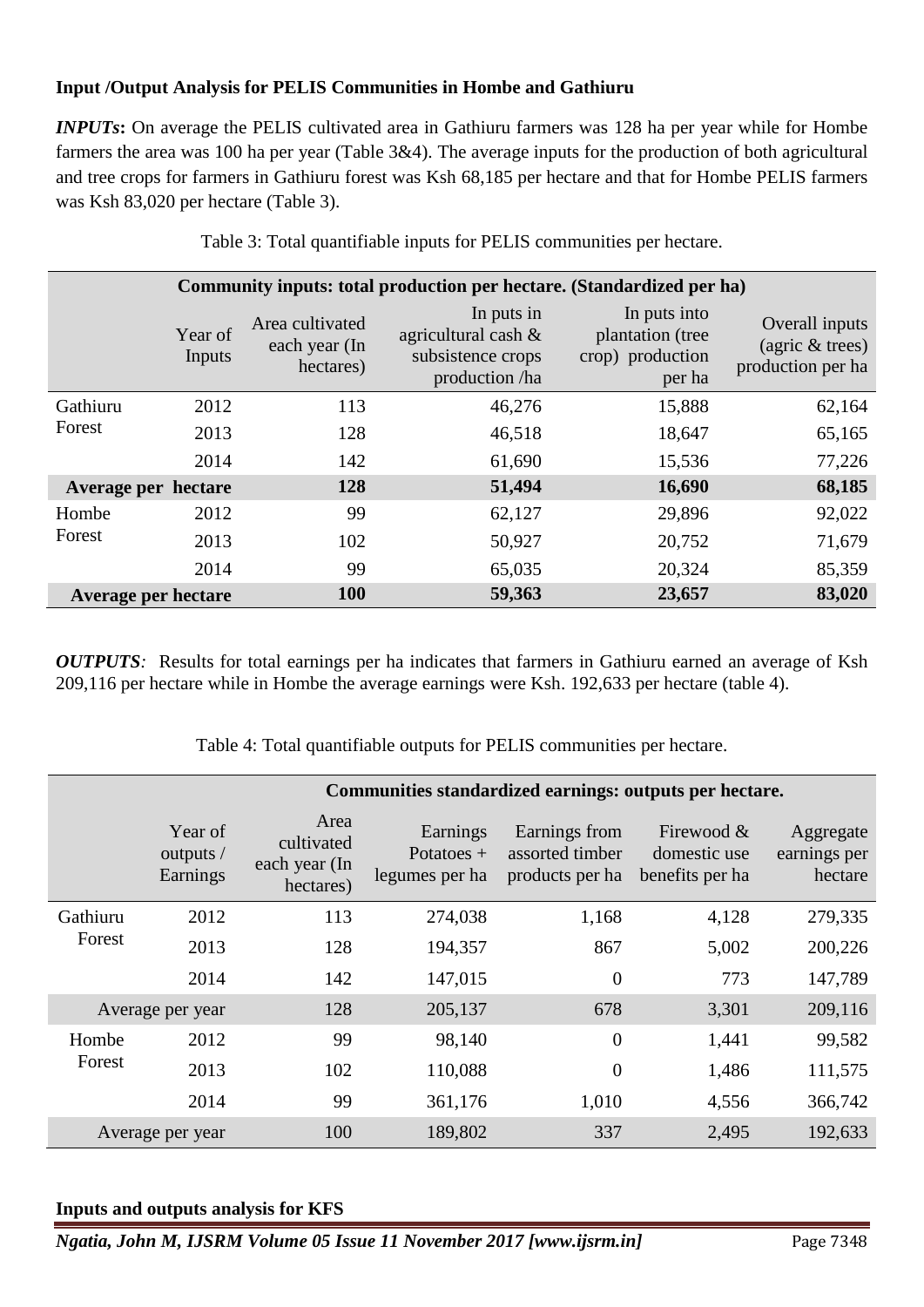**INPUTS:** The total cost that KFS incurs in establishing one hectare of *C. lusitanica* plantation is Ksh 271, 966. (Table5). These calculations are based on annual task rates, which are stipulated in the Kenya forest service technical orders and also used to develop the KFS plantation enterprise business plan 2012-1017. The daily wage rate remained Ksh 421 during the period of the study.

| Typical silviculture commitments for a well-managed cypress stand |                |                |            |              |  |  |  |  |  |
|-------------------------------------------------------------------|----------------|----------------|------------|--------------|--|--|--|--|--|
|                                                                   | Year           | Person days    | Daily wage | Cost(Ksh/Ha) |  |  |  |  |  |
| Seedlings                                                         | $\mathbf{1}$   | 110            | 421        | 46,310       |  |  |  |  |  |
| Clearing                                                          | $\mathbf{1}$   | 25             | 421        | 10,525       |  |  |  |  |  |
| <b>Staking</b>                                                    | $\mathbf{1}$   | 11             | 421        | 4,631        |  |  |  |  |  |
| Planting                                                          | $\mathbf{1}$   | 25             | 421        | 10,525       |  |  |  |  |  |
| Weeding                                                           | $\mathbf{1}$   | 30             | 421        | 12,630       |  |  |  |  |  |
| Weeding                                                           | $\mathbf{2}$   | 28             | 421        | 11,788       |  |  |  |  |  |
| Weeding                                                           | 3              | 24             | 421        | 10,104       |  |  |  |  |  |
| Pruning                                                           | 3              | $\overline{4}$ | 421        | 1,684        |  |  |  |  |  |
| Pruning                                                           | $\overline{4}$ | 12             | 421        | 5,052        |  |  |  |  |  |
| Pruning                                                           | 7              | 15             | 421        | 6,315        |  |  |  |  |  |
| Pruning                                                           | 11             | 11             | 421        | 4,631        |  |  |  |  |  |
| Pruning                                                           | 15             | 20             | 421        | 8,420        |  |  |  |  |  |
| Thinning                                                          | $\overline{4}$ | 23             | 421        | 9,683        |  |  |  |  |  |
| Thinning                                                          | 8              | 13             | 421        | 5,473        |  |  |  |  |  |
| Thinning                                                          | 15             | 9              | 421        | 3,789        |  |  |  |  |  |
| Inventory & mapping                                               | 15             | 12             | 421        | 5,052        |  |  |  |  |  |
| Inventory & mapping                                               | 25             | 8              | 421        | 3,368        |  |  |  |  |  |
| Protection (one beat = $30$ ha)                                   | 28             | 270            | 421        | 106,092      |  |  |  |  |  |
| Fire breaks (Maintenance)                                         | 10             | 6              | 421        | 2,526        |  |  |  |  |  |
| Fire breaks (Maintenance)                                         | 15             | $\overline{4}$ | 421        | 1,684        |  |  |  |  |  |
| Fire breaks (Maintenance)                                         | 25             | $\overline{4}$ | 421        | 1,684        |  |  |  |  |  |
| <b>Total</b>                                                      |                |                |            | 271,966      |  |  |  |  |  |

Table 5: Cost for establishing a typical one hectare cypress stand

*Source: Kenya Forest service business plan 2011-2012 the business model and KFSTOs (KFS10c, 2013a and b)*

**Outputs:** *KFS plantation sales and revenues***:** To determine the outputs for the Kenya Forest Service (KFS) and inputs for saw-milling companies, sales and trading data for three timber trading companies are used. The companies include Timsales, Rai-ply and Comply Ltd companies. Analysis of the secondary data included areas in hectares harvested annually by each company, the timber volumes derived from harvests and amounts paid each year for the timber volume determined from the standing trees. Based on the sale and revenue reports of 2011/2012 to 2015/2016 from the Kenya forest service, it is established that in 2012, KFS received an average of Ksh 1,135,333 per hectare from Timsales company, which clear felled 105 ha and obtained 421 m 3 of round wood per hectare. In 2013 the KFS got on average Ksh 789,709 while in 2014 the revenue collected was an average of Ksh 614,136 per ha. Rai-ply and Comply companies paid revenue of Ksh 1,158,189 and Ksh 997,625 per ha respectively in 2012. In 2014 KFS received Ksh 817,782 per ha from Rai-ply Company (Table 6).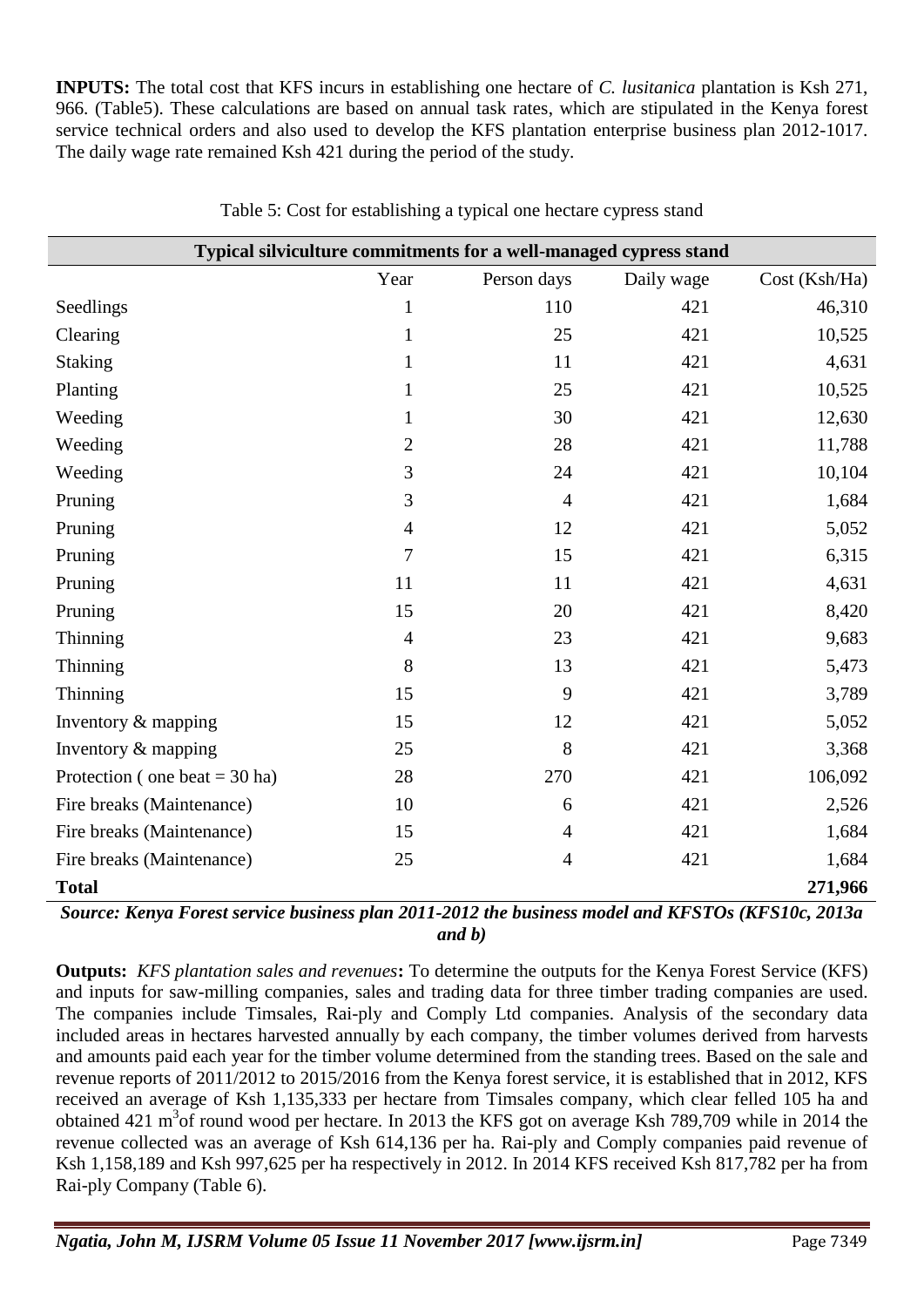**KFS income based on three key trading companies** Company harvesting timber Yr timber was harvested **KFS revenues from the sawmilling companies** Area harvested Total revenue Collected Average revenue per ha Timsales 2012 105 119,210,000 1,135,333 2013 348 274,897,757 789,709 2014 357 219,492,264 614,136 Average in the year 270 204,533,340 757,531 Rai-ply Timber Company 2012 127 147,090,000 1,158,189 2013 628 341,727,232 544,585 2014 146 119,559,724 817,782 Average in the year 300 202,792,319 675,224 Comply Timber Company 2012 299 298,290,000 997,625 2013 504 400,573,111 795,577 2014 249 268,317,978 1,079,750 Average in the year 351 322,393,696 919,374

Table 6: KFS outputs-based on revenues from Timsales, Rai-Ply and Comply timber companies.

#### **Source: KFS, 2016**

#### **Input / Output analysis for the three saw-milling companies.**

**Inputs:** The payments the companies made to KFS are considered as output or earnings for KFS while for the companies, these payments are viewed as the inputs into the investments. Results indicate that the Companies' inputs ranged from Ksh 400,000 to about Ksh 1.2 million per ha. Timsales company invested over Ksh 1,135,333 per hectare in 2012 and Ksh 614,136 per ha in 2014. Rai-ply invested Ksh 1,158,189 in 2012. Comply Co ltd input over Ksh 1 million per hectare in 2014 (Table 7). On average Timsales' average inputs for the three years were Ksh 757,531 per ha, Raiply's average inputs were Ksh 675,224 while Comply ltd inputs were Ksh 919, 374 per ha for the same period.

Table 7: Inputs into PELIS process by saw milling companies.

#### **Inputs into PELIS system by the selected saw-milling companies.**

{The revenue paid to KFS becomes the Saw-milling companies' inputs (Ksh/Ha)}

| Company              | Yr timber        |                | Amounts companies paid to KFS during the year |                              |                                            |
|----------------------|------------------|----------------|-----------------------------------------------|------------------------------|--------------------------------------------|
| harvesting<br>timber | was<br>harvested | Area harvested | Average<br>Vol $m^3$ /Ha                      | Total amounts<br>paid to KFS | Company inputs<br>expressed in<br>(Ksh/Ha) |
|                      | 2012             | 105            | 421                                           | 119,210,000                  | 1,135,333                                  |
| <b>Timsales</b>      | 2013             | 348            | 308                                           | 274,897,757                  | 789,709                                    |
|                      | 2014             | 357            | 214                                           | 219,492,264                  | 614,136                                    |
|                      | Average per year | 270            | 315                                           | 204, 533, 340                | 757,531                                    |
| Rai-ply              | 2012             | 127            | 471                                           | 147,090,000                  | 1,158,189                                  |

*Ngatia, John M, IJSRM Volume 05 Issue 11 November 2017 [www.ijsrm.in]* Page 7350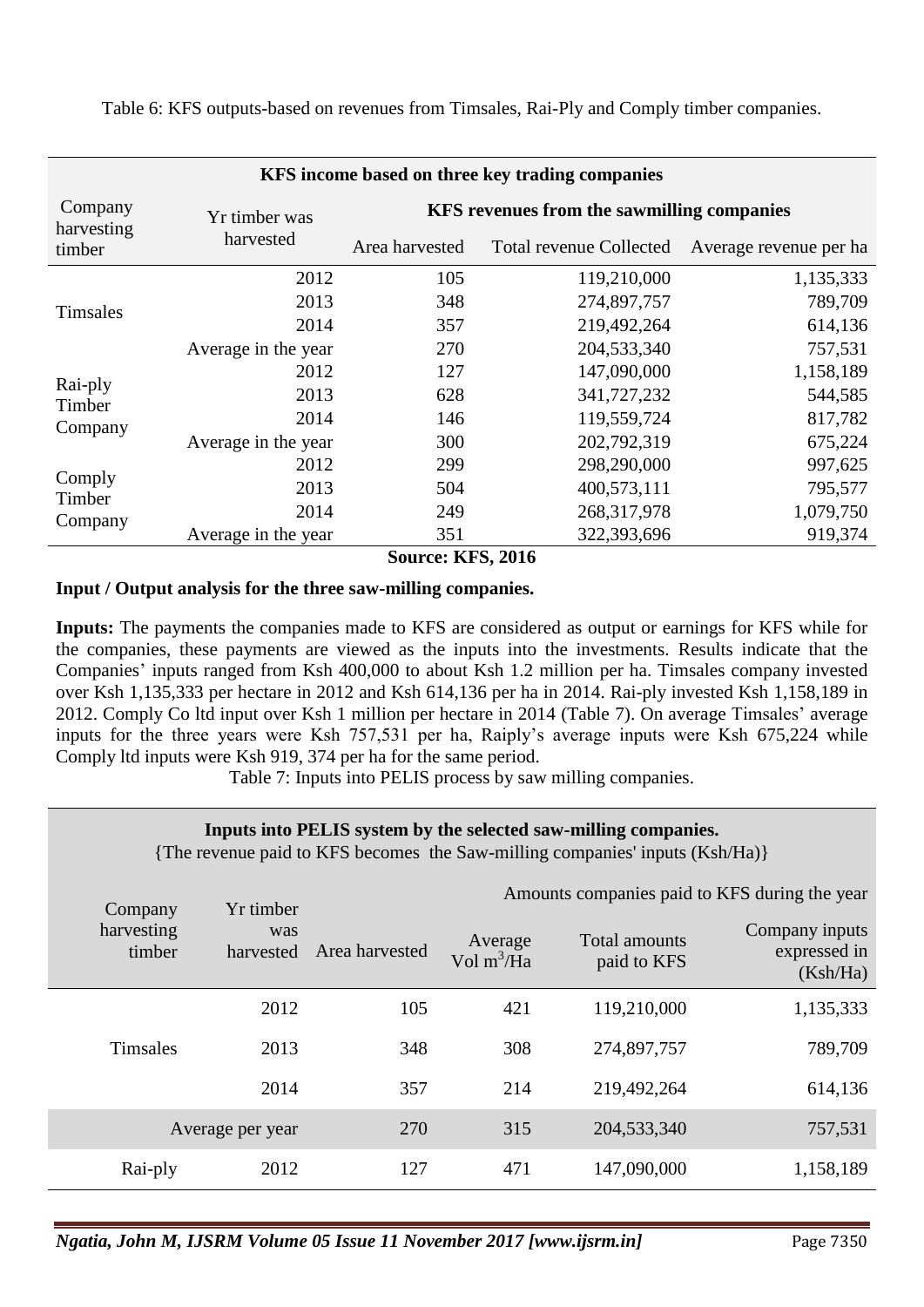## **Inputs into PELIS system by the selected saw-milling companies.**

{The revenue paid to KFS becomes the Saw-milling companies' inputs (Ksh/Ha)}

| Company              | Yr timber        |                | Amounts companies paid to KFS during the year |                              |                                            |  |  |  |
|----------------------|------------------|----------------|-----------------------------------------------|------------------------------|--------------------------------------------|--|--|--|
| harvesting<br>timber | was<br>harvested | Area harvested | Average<br>Vol $m^3$ /Ha                      | Total amounts<br>paid to KFS | Company inputs<br>expressed in<br>(Ksh/Ha) |  |  |  |
|                      | 2013             | 628            | 176                                           | 341,727,232                  | 444,585                                    |  |  |  |
|                      | 2014             |                | 264                                           | 119,559,724                  | 817,782                                    |  |  |  |
| Average per year     |                  | 300            | 304                                           | 202,792.319                  | 675,224                                    |  |  |  |
|                      | 2012             | 299            | 307                                           | 298,290,000                  | 997,625                                    |  |  |  |
| Comply               | 2013             | 504            | 274                                           | 400,573,111                  | 795,577                                    |  |  |  |
|                      | 2014             | 249            | 317                                           | 268, 317, 978                | 1,079,750                                  |  |  |  |
|                      | Average per year | 351            | 299                                           | 322,393,696                  | 919,374                                    |  |  |  |

**Outputs:** The net benefits from the volume of timber purchased by the companies are calculated based on a timber recovery rate of 62.2% determined by the Kenya Forest Service for Nyeri county timber industries. Kenya forest service undertakes a market survey for timber prices and determines rates to apply in setting timber prices prescribed in the Kenya forest Service Technical Orders (KFSTOs) (KFS, 2010c). The market rates per m<sup>3</sup> of wood determined annually were used to estimate volume based sales for each sawmilling companies each year. The total earnings are also calculated less 50% which is assumed to go into the companies' operational costs. Gains made from value addition processes are not considered in the analysis.

Assuming the 50% operational costs, the results indicate that in the year 2014, Timsales Co. Ltd earned about Ksh 2.644 million per ha, Rai-ply earned Ksh 2.350 million and Comply Co Ltd earned approximately Ksh 2.817 million per ha (Table 8).

Table 8: Sawmill outputs from plantation forests.

| Determining sawmilling company sales each year                                               |                        |               |             |          |             |  |  |  |  |  |  |  |
|----------------------------------------------------------------------------------------------|------------------------|---------------|-------------|----------|-------------|--|--|--|--|--|--|--|
| Net outputs at 62.2% recovery and assumed 50% operational costs for the selected saw-milling |                        |               |             |          |             |  |  |  |  |  |  |  |
| companies.                                                                                   |                        |               |             |          |             |  |  |  |  |  |  |  |
|                                                                                              |                        | Annual        |             |          |             |  |  |  |  |  |  |  |
|                                                                                              |                        |               |             |          |             |  |  |  |  |  |  |  |
| Company name $\&$                                                                            |                        | based         |             |          |             |  |  |  |  |  |  |  |
| year of business                                                                             |                        | <sub>on</sub> | $Ksh/ha=$   | Taking   | Assume      |  |  |  |  |  |  |  |
| transaction                                                                                  |                        | market        | Avg Vol     | 62%      | 50% of      |  |  |  |  |  |  |  |
|                                                                                              |                        | prices        | $m^3$ /ha X | timber   | sales is    |  |  |  |  |  |  |  |
|                                                                                              | Average                | Ksh           | sale rates  | recovery | operational |  |  |  |  |  |  |  |
|                                                                                              | Vol m <sup>3</sup> /Ha | $\text{m}^3$  | per $m3$    | rate:    | cost        |  |  |  |  |  |  |  |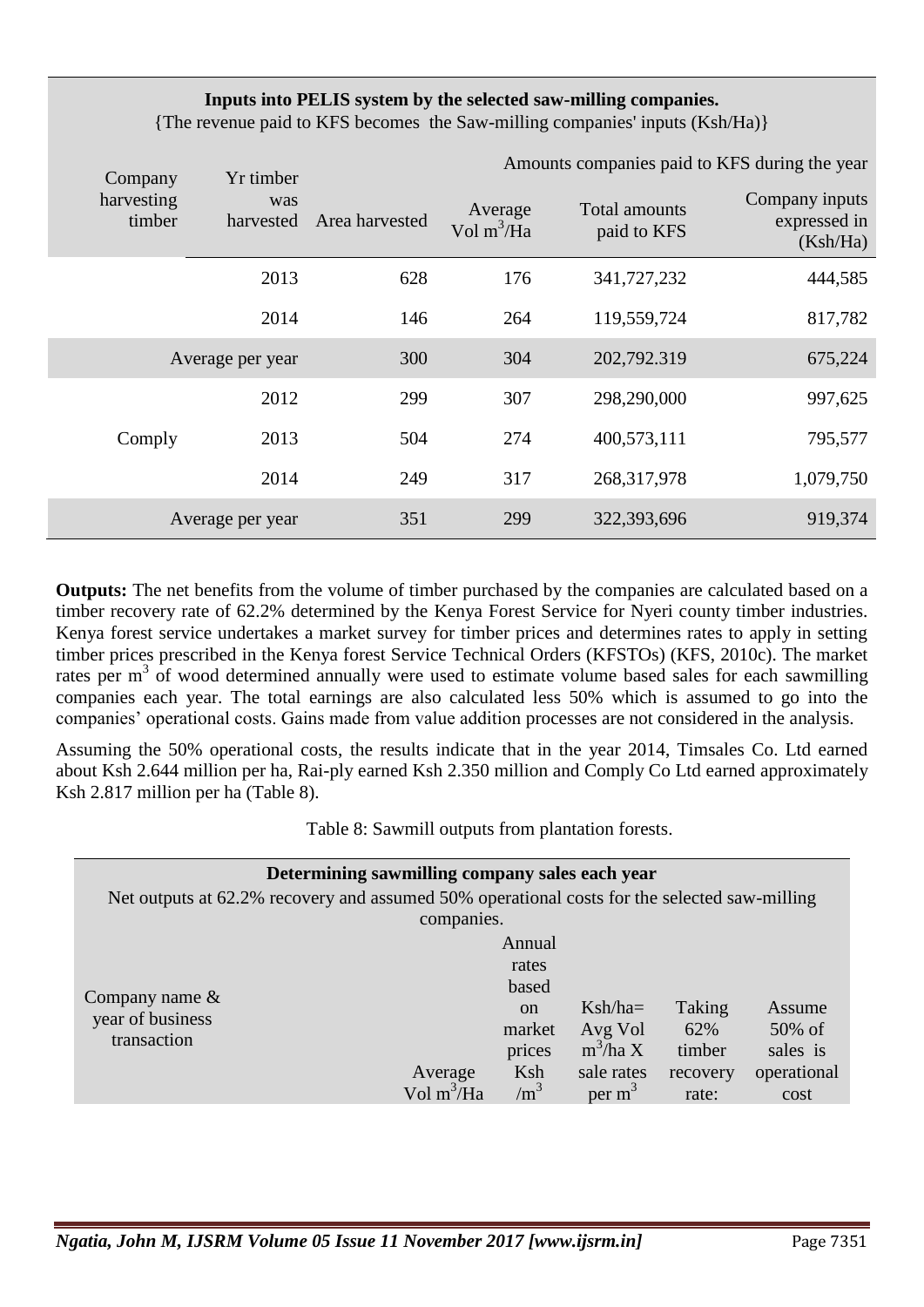| Compan<br>y Name     | Year<br>timber<br>was<br>sold      | Total<br>Volume<br>harveste<br>d in<br>$(m^3)$ | Area<br>harveste<br>d(Ha) | Average<br>Vol $m^3$ /Ha<br>$= Total$<br>$Vol(M^3)$<br>/Total area<br>(ha) | Market<br>rates<br>used<br>by<br><b>KFS</b> | expected<br>sale of<br>total<br>volume of<br>timber<br>sold<br>would be<br>(Ksh/ha) | Outputs<br>$=$<br>(62% x)<br>expected<br>total<br>sales)<br>Ksh per<br>ha | Net output<br>becomes<br>$(50\% * 62\%)$<br>X Outputs)<br>per ha |
|----------------------|------------------------------------|------------------------------------------------|---------------------------|----------------------------------------------------------------------------|---------------------------------------------|-------------------------------------------------------------------------------------|---------------------------------------------------------------------------|------------------------------------------------------------------|
|                      | 2012                               | 44,248                                         | 105                       | 421                                                                        | 25,300                                      | 10,661,66<br>L                                                                      | 6,610,23<br>$\Omega$                                                      | 3,305,115                                                        |
|                      | 2013                               | 107,383                                        | 348                       | 308                                                                        | 28,500                                      | 8,791,788                                                                           | 5,450,90<br>9                                                             | 2,725,454                                                        |
| Timsale<br>${\bf S}$ | 2014                               | 76,451                                         | 357                       | 214                                                                        | 28,700                                      | 6,139,206                                                                           | 3,806,30<br>8                                                             | 1,903,154                                                        |
|                      | Averag<br>${\bf e}$<br>per<br>year | 76,027                                         | 270                       | 315                                                                        | 27,500                                      | 8,530,885                                                                           | 5,289,14<br>9                                                             | 2,644,574                                                        |
| Rai-ply              | 2012                               | 59,874                                         | 127                       | 471                                                                        | 25,300                                      | 11,927,65<br>5                                                                      | 7,395,14<br>6                                                             | 3,697,573                                                        |
|                      | 2013                               | 110,551                                        | 628                       | 176                                                                        | 28,500                                      | 5,021,023                                                                           | 3,113,03<br>4                                                             | 1,556,517                                                        |
|                      | 2014                               | 38,621                                         | 264                       | 264                                                                        | 28,700                                      | 7,581,476                                                                           | 4,700,51<br>5                                                             | 2,350,258                                                        |
|                      | Averag<br>${\rm e}$<br>per<br>year | 69,682                                         | 300                       | 304                                                                        | 27,500                                      | 8,176,718                                                                           | 5,069,56<br>5                                                             | 2,534,783                                                        |
|                      | 2012                               | 91,659                                         | 299                       | 307                                                                        | 25,300                                      | 7,755,762                                                                           | 4,808,57<br>$\overline{2}$                                                | 2,404,286                                                        |
|                      | 2013                               | 137,953                                        | 504                       | 274                                                                        | 28,500                                      | 7,808,683                                                                           | 4,841,38<br>3                                                             | 2,420,692                                                        |
| Comply               | 2014                               | 78,697                                         | 249                       | 317                                                                        | 28,700                                      | 9,088,961                                                                           | 5,635,15<br>6                                                             | 2,817,578                                                        |
|                      | Averag<br>${\rm e}$<br>per<br>year | 102,770                                        | 351                       | 299                                                                        | 27,500                                      | 8,217,802                                                                           | 5,095,03<br>7                                                             | 2,547,519                                                        |

## **4.2 Comparing equity theory ratios:**

The **Equity theory ratios = Outputs/Inputs,** computed based on Adams theory**.** In the study, the output and inputs are determined using the hectare as the common unit of measure. Results show that Kenya forest service ratios varied from the lowest ratio of 2.0:1 in 2013 where Rai-ply paid the lowest revenue of Ksh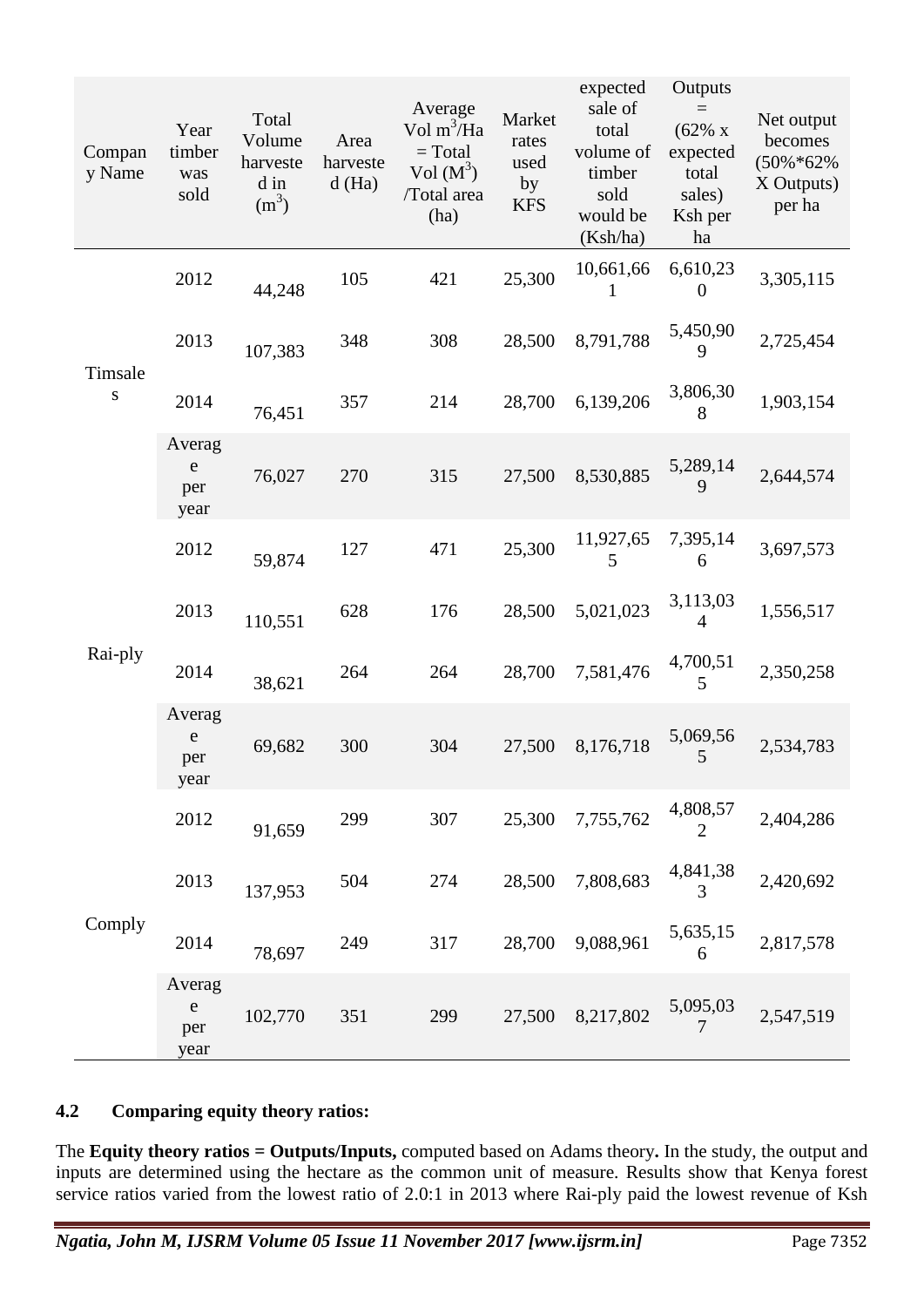544,545 per ha. The highest ratio was 4.3:1 in 2013 again where Rai-ply paid the highest revenue of Ksh 1,158,189 per ha. Considering revenues paid by Comply, the lowest ratio was 2.9:1 and the highest 4.0:1 (Table 9). With regard to the three company output: input ratios the lowest was 2.4:1 for Comply company in 2012 and the highest ratios were 3.9:1 in 2013 where Rai-ply paid the lowest revenues 44,545 (Table 9)

| Table 9:<br>KFS outputs: inputs ratios |  |
|----------------------------------------|--|
|----------------------------------------|--|

|                                            | KFS outputs : inputs ratios based revenues and production per ha for three sawmilling companies |             |                                |             |                               |             |             |             |                              |             |               |             |
|--------------------------------------------|-------------------------------------------------------------------------------------------------|-------------|--------------------------------|-------------|-------------------------------|-------------|-------------|-------------|------------------------------|-------------|---------------|-------------|
|                                            |                                                                                                 |             | <b>Timsales Timber Company</b> |             | <b>Rai-ply Timber Company</b> |             |             |             | <b>Comply Timber Company</b> |             |               |             |
|                                            | 2012                                                                                            | 2013        | 2014                           | Avera<br>ge | 2012                          | 2013        | 2014        | Avera<br>ge | 2012                         | 2013        | 2014          | Avera<br>ge |
| Reve<br>nue<br>(outp)<br>ut)<br>Ksh/<br>ha | 1,135,<br>333                                                                                   | 789,<br>709 | 614,1<br>36                    | 846,3<br>93 | 1,158<br>,189                 | 544,5<br>85 | 817,7<br>82 | 840,1<br>85 | 997,6<br>25                  | 795,5<br>77 | 1,079<br>,750 | 957,6<br>51 |
| Input<br>S<br>Ksh/<br>ha                   | 271,9<br>66                                                                                     | 271,<br>966 | 271,9<br>66                    | 271,9<br>66 | 271,9<br>66                   | 271,9<br>66 | 271,9<br>66 | 271,9<br>66 | 271,9<br>66                  | 271,9<br>66 | 271,9<br>66   | 271,9<br>66 |
| (outp)<br>uts:<br>inputs<br>ratios         | 4.2:1                                                                                           | 2.9:1       | 2.3:1                          | 3.1:1       | 4.3:1                         | 2.0:1       | 3.0:1       | 3.1:1       | 3.7:1                        | 2.9:1       | 4.0:1         | 3.5:1       |

**Saw milling company outputs : inputs ratios based on production per ha**

|                                             | <b>Timsales Timber Company</b> |               |               |               | <b>Rai-ply Timber Company</b> |               |               |               | <b>Comply Timber Company</b> |               |               |               |
|---------------------------------------------|--------------------------------|---------------|---------------|---------------|-------------------------------|---------------|---------------|---------------|------------------------------|---------------|---------------|---------------|
| outp<br>ut<br>Ksh/<br>ha                    | 3,305<br>,115                  | 2,725<br>,454 | 1,903<br>,154 | 2,644<br>,574 | 3,697<br>,573                 | 1,556<br>,517 | 2,350<br>,258 | 2,534<br>,783 | 2,404<br>,286                | 2,420<br>,692 | 2,817<br>,578 | 2,547,<br>519 |
| input<br>S<br>Ksh/<br>Ha                    | 1,135<br>,333                  | 789,7<br>09   | 614,1<br>36   | 846,3<br>93   | 1,158<br>,189                 | 544,5<br>85   | 817,7<br>82   | 840,1<br>85   | 997,6<br>25                  | 795,5<br>77   | 1,079<br>,750 | 957,6<br>51   |
| (outp)<br>uts:<br>input<br>S)<br>ratio<br>S | 2.9:1                          | 3.5:1         | 3.1:1         | 3.1:1         | 3.2:1                         | 2.9:1         | 2.9:1         | 3.0:1         | 2.4:1                        | 3.0:1         | 2.6:1         | 2.7:1         |

When all community gains from agricultural and tree crops were compared against all community inputs into PELIs, the lowest equity theory ratio of output against inputs was 1.1:1 in 2012 for farmers in Hombe forest and the highest was 4.5:1 in 2012 Gathiuru forest. The lowest ratio in Gathiuru forest was 1.9:1 while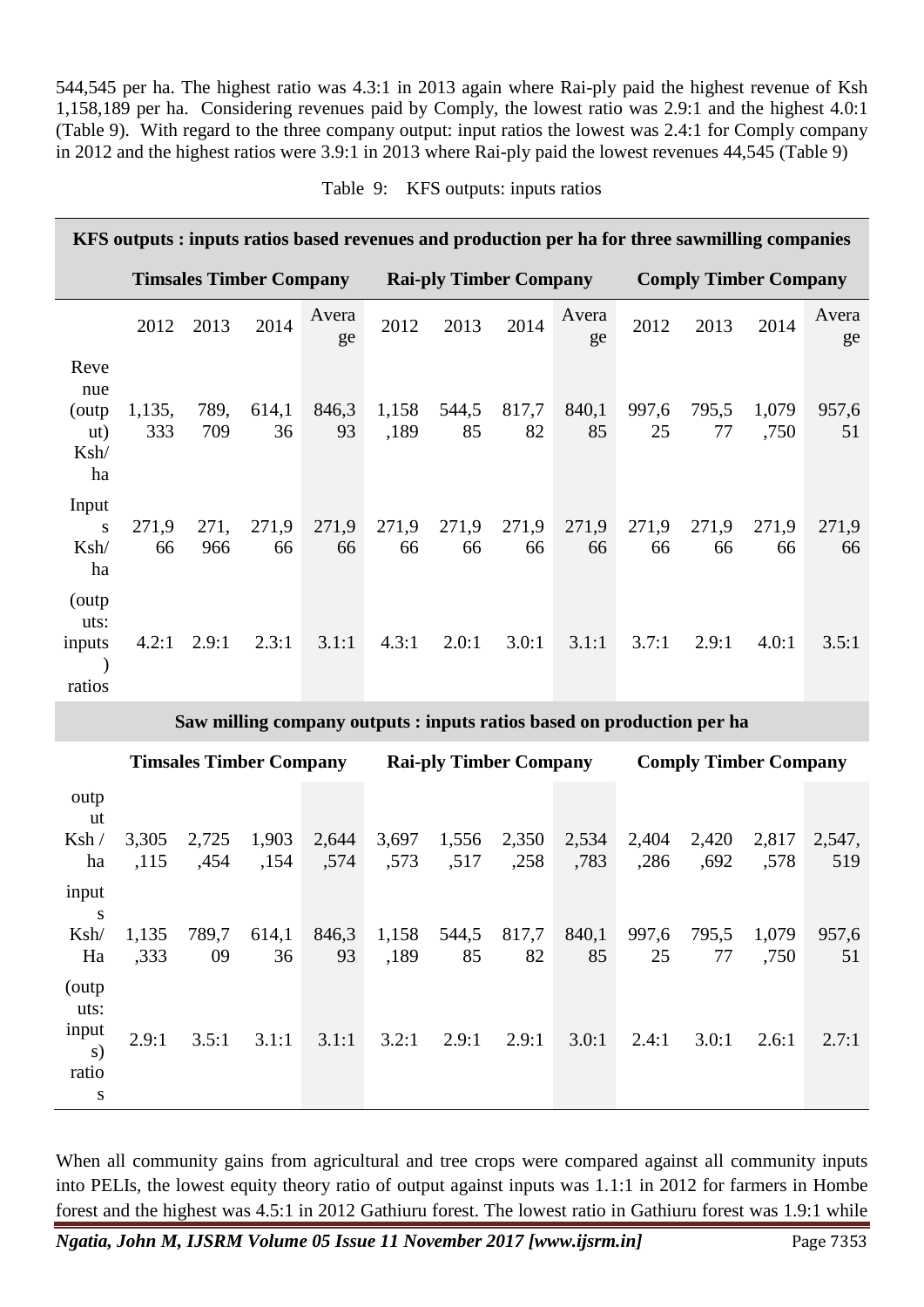for Hombe farmers, the lowest ratio was 1.1:1 in 2012 wand the highest was 4.3:1 in 2014. The average for the three years was 3.1:1 in Gathiuru and 2.3:1 for farmers in Hombe.

| Community ratios: (Outputs: Inputs) based on per hectare production |         |          |         |         |              |         |         |         |  |  |  |  |
|---------------------------------------------------------------------|---------|----------|---------|---------|--------------|---------|---------|---------|--|--|--|--|
| Outputs vs                                                          |         | Gathiuru |         |         | <b>Hombe</b> |         |         |         |  |  |  |  |
| inputs                                                              | 2012    | 2013     | 2014    | Average | 2012         | 2013    | 2014    | Average |  |  |  |  |
| Aggregate<br>earnings per<br>hectare                                | 279,335 | 200,226  | 147,789 | 209,116 | 99,582       | 111,575 | 366,742 | 192,633 |  |  |  |  |
| (Agric $&$ tree<br>inputs)<br>production per<br>ha                  | 62,164  | 65,165   | 77,226  | 68,184  | 92,022       | 71,679  | 85,359  | 83,020  |  |  |  |  |
| Ratios<br>(Outputs:<br>inputs)                                      | 4.5:1   | 3.1:1    | 1.9:1   | 3.1:1   | 1.1:1        | 1.6:1   | 4.3:1   | 2.3:1   |  |  |  |  |

Table 11: Communities' Outputs: Inputs ratios

The highest average ratio for KFS was in 2012 where it was 4.1:1. The highest average ratio for the three companies was in 2013 where it was 3.1:1 but communities had the least average in the same year-2.4:1 For communities farming in the two forests, the average ratio was 2.8:1 for the period of the three years while for KFS it was 3.4:1 and for the three companies it was 3.0:1 for the same period (Table 12). The range of ratios is between 2.6:1 and 4.1:1 for the Kenya Forest service while for the three companies the ratio ranges between 1.9:1 and 3.1:1. For the communities farming in Gathiuru and Hombe forests, the ratios range from 2.4:1 and 3.1:1.

|  |  |  |  |  | Table 12: Equity theory ratios for KFS, Saw-milling companies and PELIS communities |  |  |  |
|--|--|--|--|--|-------------------------------------------------------------------------------------|--|--|--|
|--|--|--|--|--|-------------------------------------------------------------------------------------|--|--|--|

| <b>PELIS Partner</b>           | Company         | 2012  | 2013  | 2014  | Average |
|--------------------------------|-----------------|-------|-------|-------|---------|
| Kenya Forest                   | <b>Timsales</b> | 4.2:1 | 2.9:1 | 2.3:1 | 3.1:1   |
| Service<br>(outputs: inputs)   | Rai-ply         | 4.3:1 | 2.0:1 | 3.0:1 | 3.1:1   |
| in PELIS                       | Comply          | 3.7:1 | 2.9:1 | 4.0:1 | 3.5:1   |
| Average                        |                 | 4.1:1 | 2.6:1 | 3.1:1 | 3.2:1   |
| Sawmilling                     | <b>Timsales</b> | 2.9:1 | 3.5:1 | 3.1:1 | 3.2:1   |
| Companies<br>(Outputs: inputs) | Rai-ply         | 3.2:1 | 2.9:1 | 2.9:1 | 3.0:1   |
| in PELIS                       | Comply          | 2.4:1 | 3.0:1 | 2.6:1 | 2.7:1   |
| Average                        |                 | 2.8:1 | 3.1:1 | 1.9:1 | 3.0:1   |
| <b>PELIS</b><br>Communities    | Gathiuru        | 4.5:1 | 3.1:1 | 1.9:1 | 3.2:1   |
| (Outputs: inputs)<br>in PELIS  | Hombe           | 1.1:1 | 1.6:1 | 4.3:1 | 2.3:1   |
| Average                        |                 | 2.8:1 | 2.4:1 | 3.1:1 | 2.8:1   |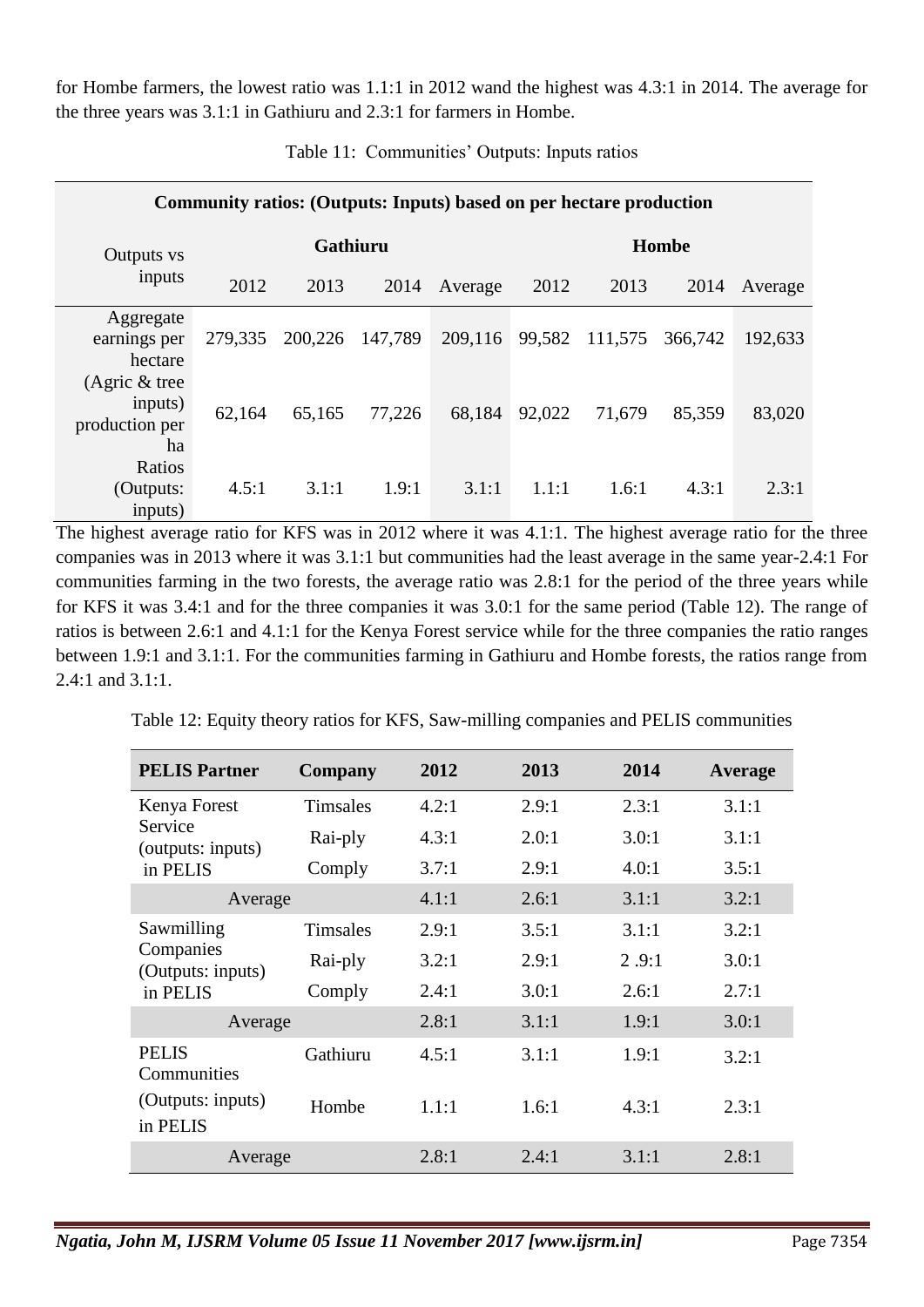#### **4.3: Parameters to consider for improved equity in costs and benefits:**

To ensure equity this study proposes enhancement of accountability and transparency when formulating regulations and guidelines for cost –benefit sharing mechanisms. This study revealed that some of the key parameters that influence inputs and outputs in PELIS include participation in silvicultural operations, which in the views of communities are technical and tedious. These activities include staking, pitting, seedlings production, planting, pruning and thinning. The communities argue that they should only be engaged in land preparation and weeding, which has direct effect on agricultural production. In determining community inputs, the individual input into each specific task should be taken into account.

In the proposed model, the total community labour inputs for example in seedlings production should take into account the sum of individual inputs both in cash and in kind  $(SP_i)$  where subscript 'i' represents all of the individuals inputs in that particular task. The total costs or inputs SP for a CFA with ‗n' number of members should then be  $Sp_{(i...n)}$ .

It therefore follows that the total input by a given CFA in tree seedlings production will be

 $SP = Sp_{(i..n)}$ , Where  $Sp_{(i..n)} = \sum (Sp_1 + Sp_2...Sp_n)$ 

A similar process is carried out for all tasks and inputs by individuals involved in any given activity. The total inputs should then be the value of the sum of all activities by all individuals, which should guide the proportion of benefits appropriate for community and individuals.

The total benefits from the model should also be computed including all monetary and material products from the forests:

Total Benefits =  $\sum$ ( TPs(i, n)+ Prs(i, n)+ Ths (i, n)+ Hvs(i, n) + Grs(i, n) + others...) where  $TPs(i...n)$  = All benefits derived from Timber products  $Prs(i...n)$  = all benefits derived from prunnings Ths  $(i...n)$  = All benefits derived from Thinnings  $Fw(i...n)$  = All benefits derived from firewood  $Grs(i..n)$  = All benefits from grazing  $OB(i..n)$   $\ldots$  = Any others measurable benefits...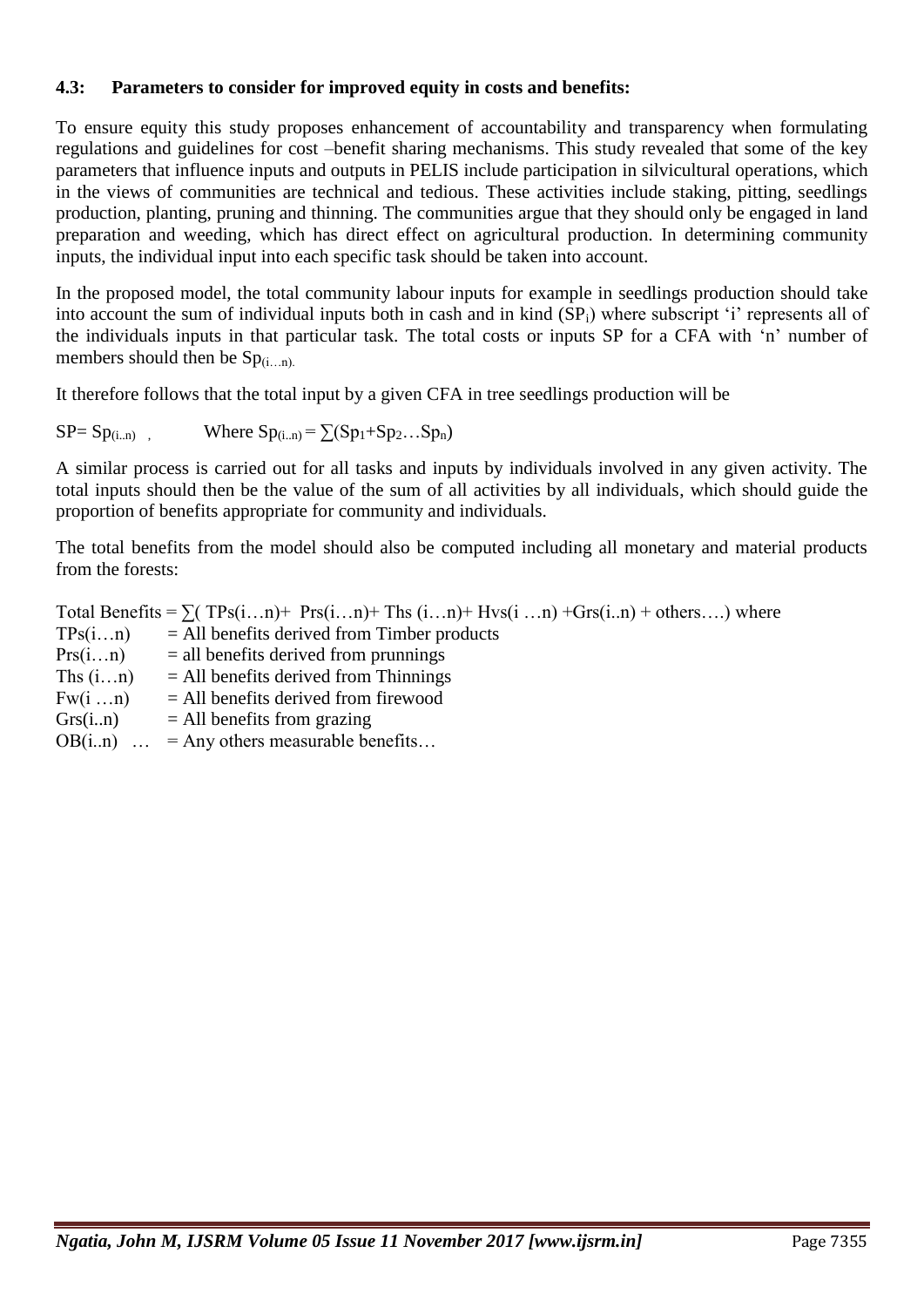| Cost<br>Activitie<br>${\bf S}$           | Land<br>preparati<br>on<br>Digging,<br>Harrowi<br>ng,<br>staking,<br>pitting                                                                                                                                                                                                                                                                                                                                                                                   | Seedling<br>S<br>producti<br>on                                  | Planting:<br>(Setting and<br>covering)               | Weeding                                                 | Prunin<br>g                               | Thinnin<br>g                                        | Harvesti<br>ng                                       | Post<br>harvesting<br>costs                                            |  |  |
|------------------------------------------|----------------------------------------------------------------------------------------------------------------------------------------------------------------------------------------------------------------------------------------------------------------------------------------------------------------------------------------------------------------------------------------------------------------------------------------------------------------|------------------------------------------------------------------|------------------------------------------------------|---------------------------------------------------------|-------------------------------------------|-----------------------------------------------------|------------------------------------------------------|------------------------------------------------------------------------|--|--|
| Sum of<br>total<br>activity<br>Costs     | $LP = Lp$<br>(in)                                                                                                                                                                                                                                                                                                                                                                                                                                              | $SP = Sp$<br>(1n)                                                | $PC=$ $Pc_{(in)}$                                    | $WC = Wc$<br>(1n)                                       | $PR = Pr$<br>(1n)                         | $TH = Th$<br>(1n)                                   | $HV=Hv$<br>(1n)                                      | $PH= Ph_{(1n)}$                                                        |  |  |
| Individu<br>al sub-<br>activity<br>costs | $Lp_{(in)}=$<br>$\Sigma L p_1 + L$<br>$p_2$<br>$Lp_3Lp_n$<br>$\mathcal{L}$                                                                                                                                                                                                                                                                                                                                                                                     | Sp<br>$(1n)$ =<br>$\Sigma$ Sp <sub>1</sub> +S<br>$p_2$<br>$Sp_n$ | Pc $_{(in)}=$<br>$\sum$<br>$((P1_1+P1_2$<br>$Pl_n$ ) | $Wc_{(1n)} =$<br>$\sum Wd_1+W$ $(1n)$ =<br>$d_2 + Wd_3$ | Pr<br>$\Sigma P r_1 + P$<br>$r_2 + P_3$ ) | Th<br>$(1n)$ =<br>$\Sigma Th_1 + T$<br>$h_2 + Th_3$ | Hv<br>$(1n)$ =<br>$\Sigma Hv_1 + H$<br>$V_2$ $V_n$ ) | Ph $_{(1n)}=$<br>$\nabla$ Ph <sub>1</sub> +Ph <sub>2</sub><br>$Ph_n$ ) |  |  |
| Other<br>paramet<br>ers                  | Other benefits $(OB_{(in)}) =$<br>Other costs $(OCs) = (meetings, workshops,$<br>conflict resolutions) OC <sub>(in)</sub> = $\sum$ OC <sub>1</sub> +OC <sub>2</sub> +<br>$OC_3$ $OC_n$                                                                                                                                                                                                                                                                         |                                                                  |                                                      |                                                         |                                           |                                                     |                                                      |                                                                        |  |  |
| Monetar<br>y<br><b>Benefits</b>          | Total inputs = (LP:SP:PC:WC:PR:TH:HV:PH+ OCs) (OC-Other costs)<br>Total Benefits= $\sum$ ( TPs <sub>(in)</sub> + Prs <sub>(in)</sub> + Ths <sub>(in)</sub> + Fw <sub>(in)</sub> + Grs <sub>(i.n)</sub> + OB <sub>(i.n)</sub> ) (OB- Other<br>Benefits)<br>The costs and benefits for agricultural productions should also be included.<br>Sharing of costs and benefits can then be based on the outcome of the computations. Discounting<br>may be essential. |                                                                  |                                                      |                                                         |                                           |                                                     |                                                      |                                                                        |  |  |

**Table13: Spectrum of plantation establishment costs and proposed distribution of subsequent benefits/profits** 

## **5.0: Discussion.**

Although several authors have highlighted the value and benefits of shamba (farm) system in forest plantation establishment to communities and governments (Chamshama *et al.,* 1992; Adenkule & Bakare 2004; Thenya *et al*., 2007; Kalame *et al.,* 2011; Khalumba *et al*., 2015), the approach is also castigated in equal measure. It has been blamed for contributing to forest destruction including in areas like Mt Kenya forest ecosystem among other forest ecosystems (Jordan *et al.,* 1992; Bussmann, 1996; Gathaara, 1999; Kariuki, 2007; Maathai, 2009; Witcomb and Doward 2009 ). This is because the system has been subjected to abuse by officials and persons taking advantage of legislative gaps and weaknesses in its implementation and governance (Kagombe and Gitonga, 2005; Musyoka, 2008). Thus, the system can benefits approach that requires continuous improvement guided by empirical and practical scientific, evidence that takes into account socio-economic dynamics.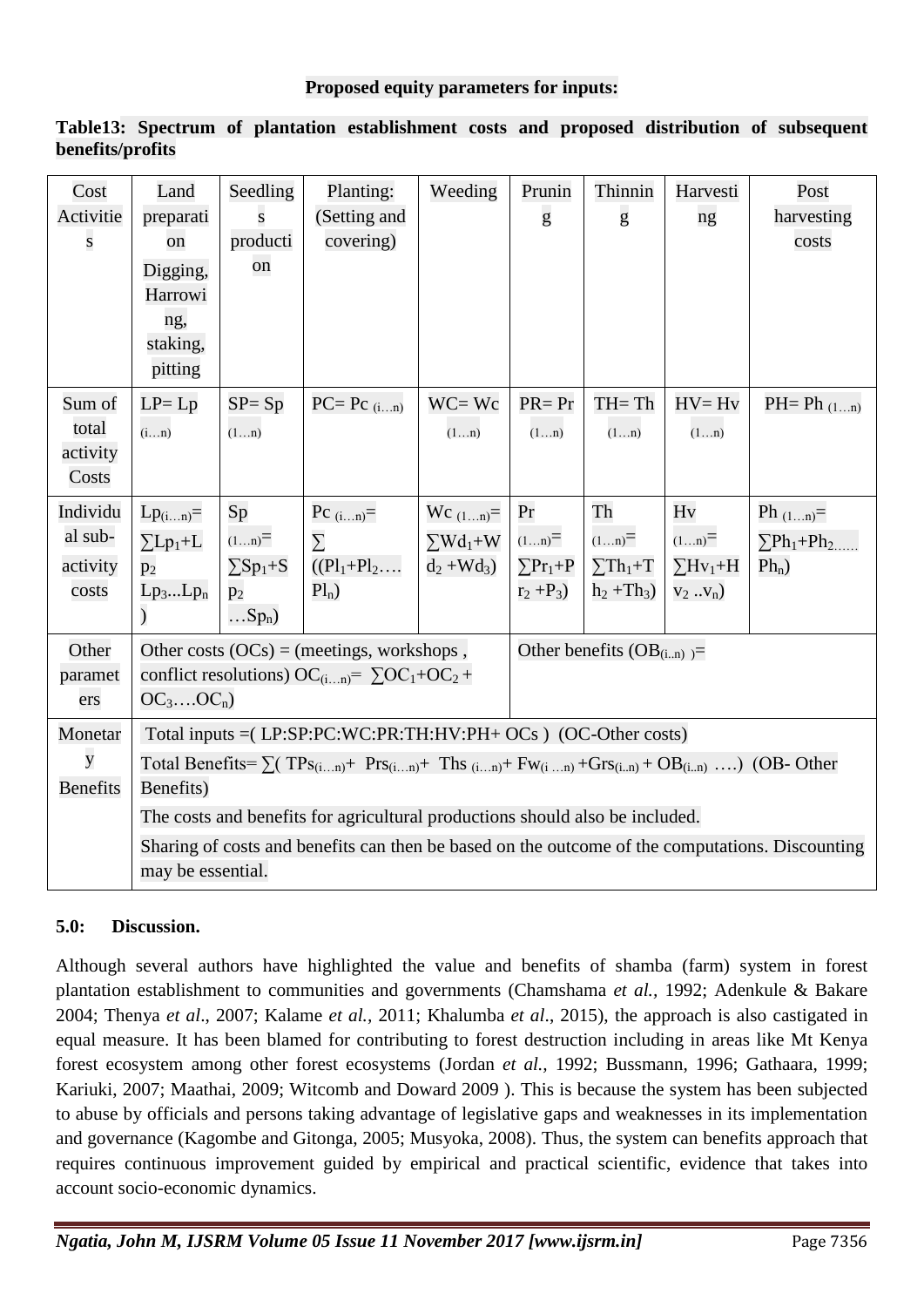Under the shamba (farm) system now currently renamed plantation establishment and livelihood improvement scheme (PELIS), the farmers are expected to benefit from availability of land for farming, the agricultural produce and other ecological services that forests may provide. Under these arrangements, the forest managers gain from reduction in the cost of forest plantation development and the revenues from the sale of the tree products. The farmers' gains are limited to food production, income generation through sale of the agricultural crops (Witcomb and Doward 2009, Ndomba et al., 2015). According to communities' perception inequity exists in costs and benefit sharing in this participatory agreement. While the communities undertake activities such as seedlings production, pitting, staking, tree planting, pruning, thinning, policing and coppice reduction and other activities all geared towards establishment of the forest plantations the communities view these as technical obligations of the forestry agencies and are seen to be over bearing on the farmers. In contrast the forest agencies play no role in support of production of the agricultural crops from which communities benefit. Some communities argue that the forestry agency should separately compensate them for example in partial or complete wages for the communities inputs towards the plantation development activities. However, this study demonstrate that there is no greater variation in input and output among community, KFS and timber companies.

Findings in this study indicate that the ratios of outputs: inputs for KFS and those of sawmilling companies were very close (3.2:1 and 3.0:1) respectively during the three years of study. The average ratios for the communities were slightly less 2.8:1. This result indicates that there was equity between the KFS and the saw millers but even though the ratio for communities was slightly less. However, it would be motivating to protect the tree seedlings if benefits associated with tree would be allowed to trickle to farmers. While this would enhance the equity ratios, it is also likely to enhance the communities' sense of tree ownership and hence motivate farmers to protect the trees. Overall farmers have reported improved livelihoods through engagement in PELIS (Matiku, 2013; Mutune, 2016) for communities neighboring the Mau forest complex.

The shamba system has often been hailed as one of the successful agroforestry systems that has supported expansion of the forest cover, helps meet domestic and industrial demand for wood and supports rural livelihoods (Nair, 1989). Researchers have pointed out that if well managed the shamba system is a suitable approach that can ensure sustainability of forests (Kagombe and Gitonga, 2005). The system has capacity to provide multiple benefits both to government and communities under good governance. While Witcomb & Dorward, (2009) addresses the need for administrative transparency and clear benefit sharing mechanisms.

While the general view has been that communities are not adequately compensated for the inputs into the participatory plantation establishment, results of this study reveals the output: input ratios for KFS and sawmilling companies are relatively close but the communities' ratio, were slightly lower comparatively. This reflects the likely source of the discontent often expressed by communities but also supports the KFS arguments against sale of forest plantation based on reserve prices but rather sale based on a free market and open bidding as the options to raise the value of the plantations and subsequent revenues (KFS 2013a). According to Adam's theory of equity, the parties that perceive inequity in the relationship seek alternatives that attempt to address the inequity. The reaction of communities in participatory forest management is often to contend with Kenya forest service to provide the communities with sawmilling opportunities. However, limitations in terms of government procurement requirements and financial resources make this alternative difficult leaving the communities contesting against plantation allocations to saw-milling companies.

In this study 98.9% of farmers in Gathiuru forest and 85.3% of those in Hombe forest view PELIS as a profitable engagement. Regardless of this sense of profitability, the perception of inequity persists. The study found out that the communities attribute the income from agricultural crop to their hard work and intense inputs into crop production and could not relate the benefits to trees or the forest. However, the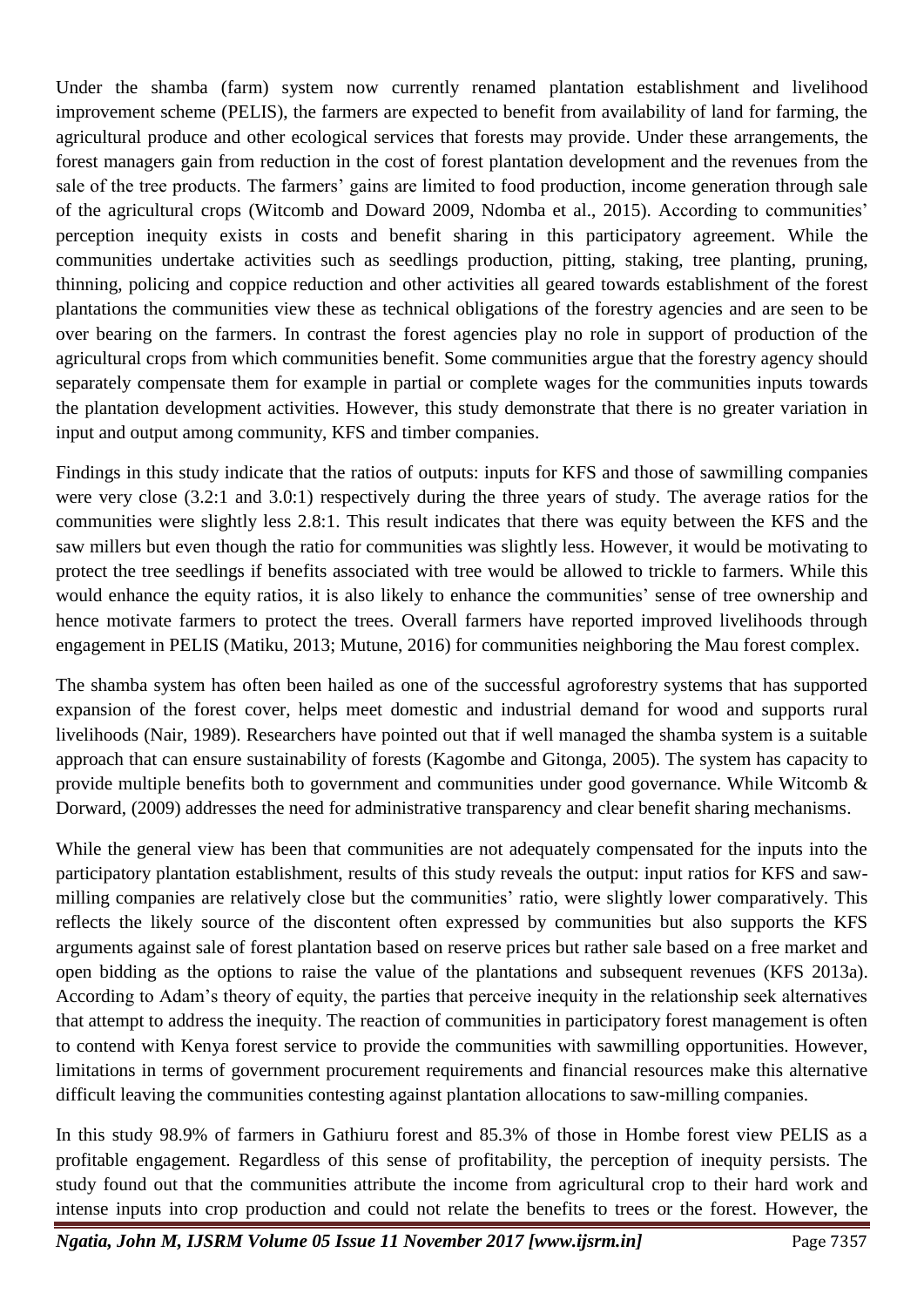analysis in this study shows that the returns among the three stakeholoders is based on their input and thus for one stakeholders to improve returns, they would have to improve their input. The perception of communities, other stakeholders and some researchers that the benefits derived from PELIS under PFM are insufficient is not true and there is thus clear methods and increasing returns as demonstrated in this study. What might be necessary is to assist local community through policy formulation to access credit for higher input ventures such as saw milling, which has been pointed out by other researchers (Jordan *et al.,* 1992; Matiku *et al.,* 2011). The study provides a formula that integrates all inputs from partners and compares each output as a benefit to each partner.

However, casting the community as 'peasant farmers' 'forest users' and the shamba system as a forest –user right tends to demean and weaken the power devolvement to communities thus limiting the programmes potential to both facilitate and embody the participation of local people in forest management (Witcomb, and Doward, 2009). It also fails to capture emerging socio economic dynamics where farmers are empowered gradually angling towards high input engagement.

## **6.0 Conclusion**

The study concludes that applying the equity theory ratios can provide an opportunity to address inequity in participatory forest management. Aggregating all inputs specific to each partners' inputs and comparing the outputs amongst the concerned partners is an important part of this process.

Based on computed ratios, there exists a slight difference in benefit sharing and there is need to balance the ratios through increasing gains to forest custodians. While this is possible, it is not clear how could be achieved. The KFS applying free market forces in sale of forest plantations could be an option to increase revenues. Supporting communities in production and marketing of the agricultural crops could enhance output per unit land thereby increasing outputs and bridging the ratio gap.

The saw-milling companies and the forestry agencies may re-distribute part of the benefits to the communities' through the corporate social responsibilities (CSR) umbrella. Such support may be directed to technical activities such as inputs into land preparation, raising of tree seedlings, tree planting or silvicultural activities. This would go a long way in bridging the gap between the ratios, improve equity, and enhance relationships among players and impact sustainable forest management positively.

## **7.0: References:**

- 1. Adams, Js., (1963). Toward an Understanding of Inequity. J Abnorm Psychology. 1963 Nov; 67(pg):422-36.
- 2. Adenkule, V.A.J and Bakare, Y., (2004). Rural Livelihood Benefits from Participation in the Taungya Agroforestry System in Ondo State, Nigeria. Small - Scale Forest Economics, Manage. Policy, 3(1): 131-138
- 3. Alden, W.L. and Mbaya. S., (2001). Land, people and forests in eastern and southern Africa at the beginning of the 21st century. The impact of land relations on the role of communities in forest future. Nairobi: International Union for Conservation of Nature-East Africa Region.
- 4. Bram D. J., (2011).What is fair and equitable Benefit sharing? Journal of Agric Ethics 24:127-146. Open access at springerlink.com
- 5. Bussmann, R. W., (1996). Destruction and Management of Mount Kenya's Forests: (PDF Available) in [AMBIO A Journal of the Human Environment](https://www.researchgate.net/journal/0044-7447_AMBIO_A_Journal_of_the_Human_Environment) 25(5):314-317 · January 1996. www.researchgate.net/publication/228107996 Rainer W Bussmann-destruction and Management [of\\_Mount\\_Kenya's\\_ Forests](http://www.researchgate.net/publication/228107996_Rainer_W_Bussmann-destruction_and_%20Management%20of_Mount_Kenya)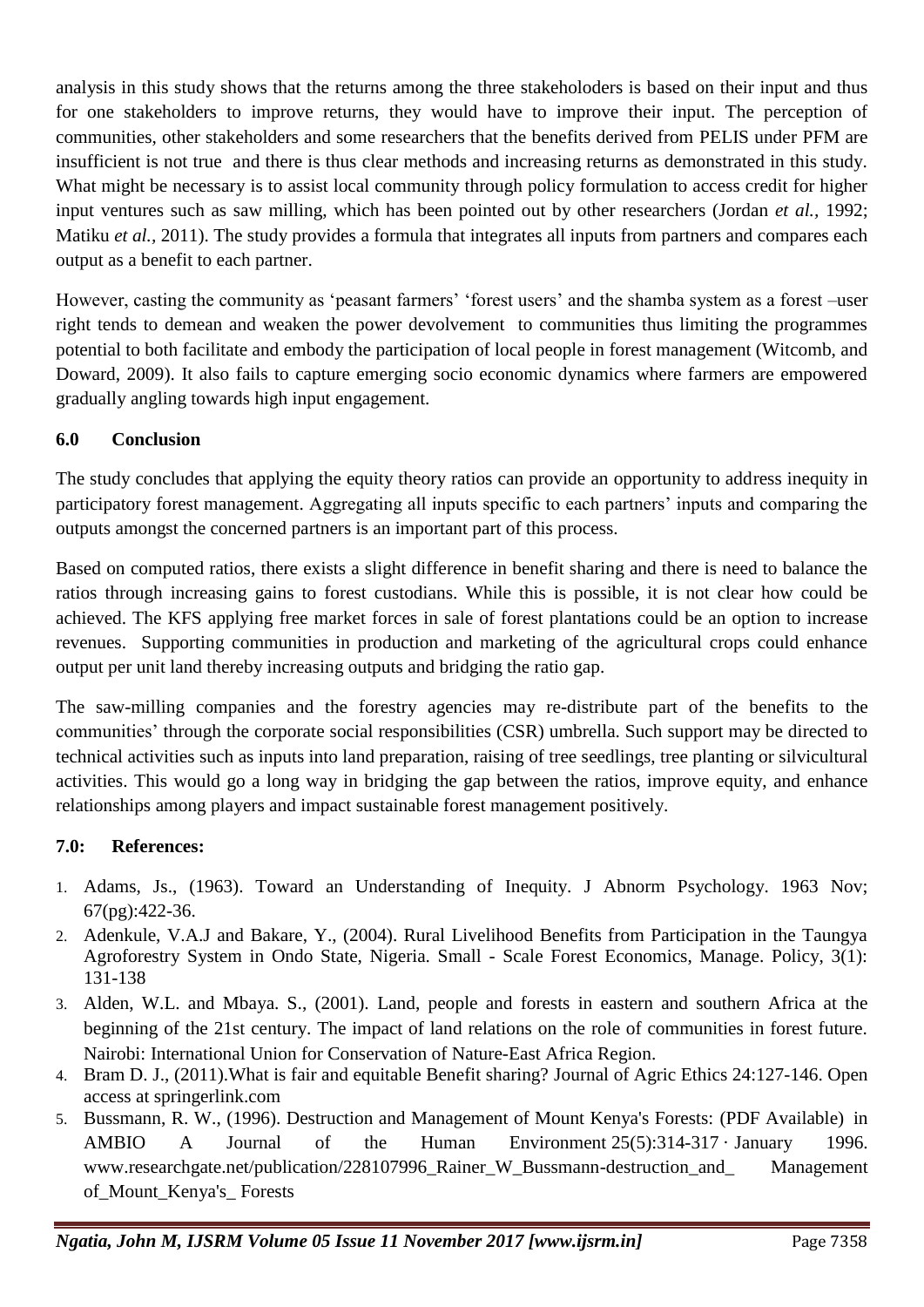- 6. Chamshama, S.A.O., Monela, G.C., Sekiete, K.E.A. and Person, A., (1992). Suitability of the Taungya System at North Kilimanjaro forest plantations in Tanzania. Agroforestry System 17: 1. doi:10.1007/BF00122924
- 7. Emerton, L., (1999): Mt Kenya: Economic of community Conservation. Evaluating Eden Series discussion paper No 4.
- 8. Enabor, E. E., Okojie, J A. and Verinumbe, I., (1979): Taungya Socio-Economic Prospects and Limitations. Ibadan, Nigeria.Economy, Library of Congress Cataloging. Washington D.C; USA
- 9. Gathaara, N.G., (1999). "Aerial Survey of the destruction of Mount Kenya, Imenti and Ngare Ndare Forest Reserves". Nairobi, Forest Conservation Programme / Kenya Wildlife Service.
- 10. GOK, (2005). The Forests Act No 34 of 2005. Government Printer. Nairobi, Kenya.
- 11. Hobley, M., and Shields, D., (2000). The Reality of Trying to Transform Structures and Processes: Forestry in Rural Livelihoods. Working Paper 132. Overseas Development Institute, London. UK Printed by Chameleon Press, London. ISBN 0 85003 465 5
- 12. Imo ,M., (2008). Interactions amongst trees and crops in taungya systems of western Kenya.\_ Springer Science+ Business Media B.V.
- 13. Jordan, J., Gajaseni, J., Watanabe, H., (1992). Taungya: forest plantations with agriculture in Southeast Asia. CAB International, Wallingford, United Kingdom.
- 14. Kagombe, J. K.,. (1998). The Suitability of Plantation Establishment Scheme and Livelihood Improvement Scheme in Kiambu District, Kenya; An Evaluation of socio-Economic Issues.
- 15. Kagombe, J.K & Gitonga, J., (2005). Plantation Establishment System in Kenya- Shamba System Case Study. Nairobi, Kenya.
- 16. Kalame, .F.B., Aidoo, R., Nkem, J.: Ajaiye,O.C., Kanninen, M., Luukkanen, O., Idinoba, M., (2011). Modified Taungya System in Ghana: A win –win practice for forestry and adaptation to climate change? Environmental Science and Policy Vol14 issue (5) pg 519-530. ISSN:1462-9011. Downloaded from the center for International Forestry Research 20<sup>th</sup> 02 2017[.www.cifor.org/library/3457modified-taunya](http://www.cifor.org/library/3457modified-taunya-system-in-ghana-a-win-win-practice-for-forestry-and-climate%20change/)[system-in-ghana-a-win-win-practice-for-forestry-and-climate change/.](http://www.cifor.org/library/3457modified-taunya-system-in-ghana-a-win-win-practice-for-forestry-and-climate%20change/)
- 17. Kariuki J., (2007). Common heritage diverse interests: Deforestation and conservation alternatives for Mt Kenya. Published 7 july 2006 pg 347-370. ISBN: 978-2-86781-420-4.
- 18. KFS, (2016). Annual financial reports 2014-2015.
- 19. KFS, (2012). Gathiuru Plantation Forest Management Plan (PFMP) 2012-2016.
- 20. KFS, (2010a). Hombe Plantation Forest Management Plan (PFMP) 2010-2014.
- 21. KFS, (2010b). Mt Kenya Forest Reserve management plan 2010-2020.
- 22. KFS 2010 (c): Kenya Forest Service technical order on cypress plantation establishment and management.
- 23. KFS, 2013a: Kenya forest service plantation development strategy.
- 24. KFS, 2013b. Kenya Forest Service business plan.
- 25. Khalumba, M., Nduati, P and Ezekiel, K., (2015). Economic assessment of Implementation and success of plantation establishment and livelihood scheme at Dondori and Bahati forest station in Kenya.
- 26. King, K.F.S., (1987). The history of agroforestry. Published in 1987 by the International Council for Research in Agroforestry ICRAF House, Nairobi, Kenya. ISBN 92 9059 036 X. In Agroforestry a decade of development Edited by Howard A. Steppler and P.K. Ramachandran Nair. [http://www.worldagroforestry.org/downloads/Publications/PDFS/07\\_](http://www.worldagroforestry.org/downloads/Publications/PDFS/07_%20Agroforestry_a_decade_of_development.pdf#page=12)  [Agroforestry\\_a\\_decade\\_of\\_development.pdf#page=12.](http://www.worldagroforestry.org/downloads/Publications/PDFS/07_%20Agroforestry_a_decade_of_development.pdf#page=12)
- 27. KWS, (2010). The Mt Kenya national park management plan 2012-2022.
- 28. Logie, J.P. and Dyson, W.G., (1962). Forestry in Kenya: A historical account of the development of forest management in the Colony. Government printer, Nairobi.
- 29. Lumbrechts, C., Bongo, W., Church, C., Gachanja, M., (2004). Aerial Survey of the Destruction of Aberdares Range Forests.Division of early warning and Assessment. UNEP. Nairobi
- 30. Maathai, W., (2009). Key note address during the 2nd World Congress on Agroforestry Nairobi Kenya August 24, 2009. [www.greenbeltmovementorg/wangari-maathai/ key speeches-and-articles/2nd-world](http://www.greenbeltmovementorg/wangari-maathai/%20key%20speeches-and-articles/2nd-world-congress%20-of-agroforestry-key-note-address)[congress -of-agroforestry-key-note-address.](http://www.greenbeltmovementorg/wangari-maathai/%20key%20speeches-and-articles/2nd-world-congress%20-of-agroforestry-key-note-address)